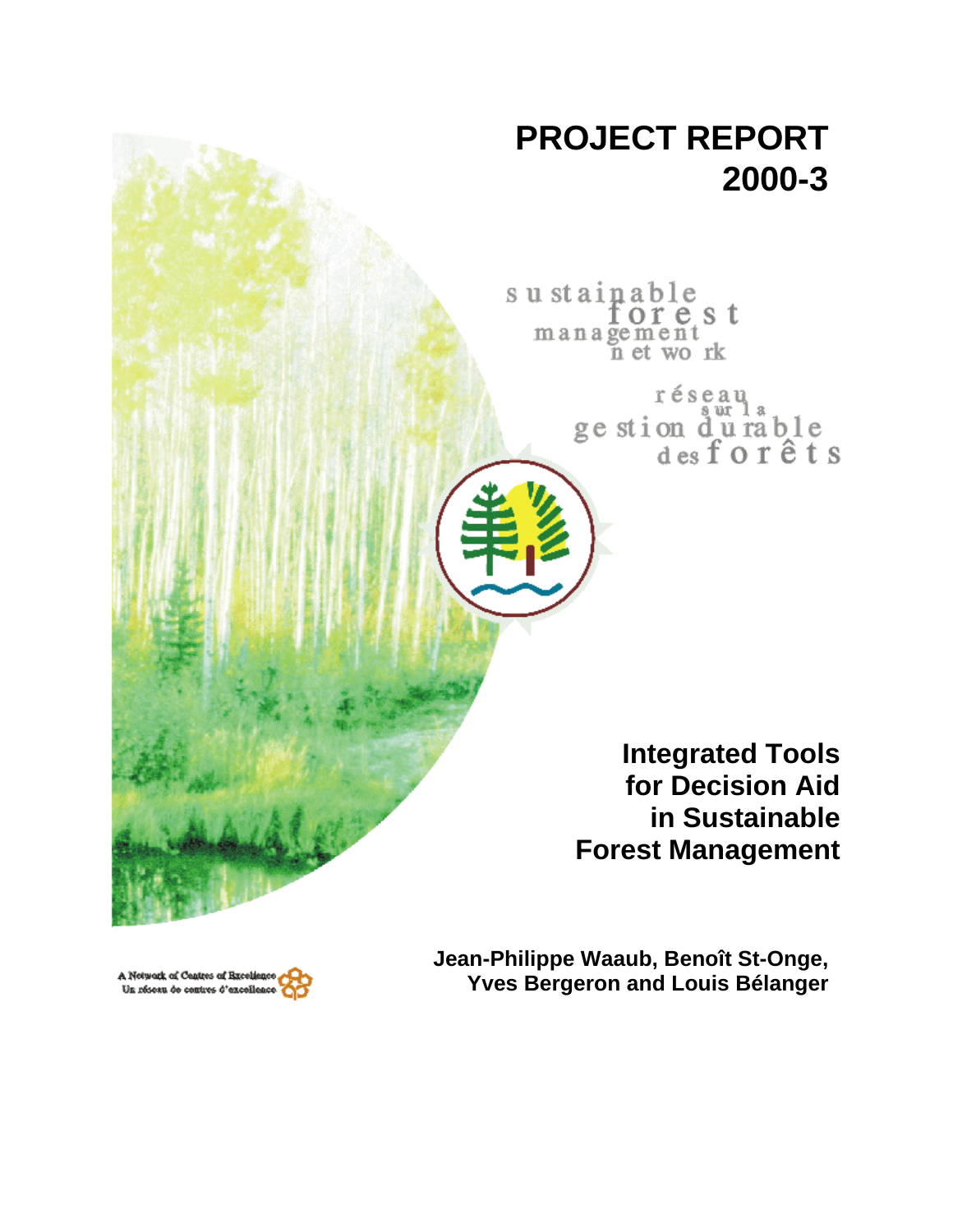For copies of this or other SFM publications contact:

Sustainable Forest Management Network G208 Biological Sciences Building University of Alberta Edmonton, Alberta, T6G 2E9 Ph: (780) 492 6659 Fax: (780) 492 8160 http://www.ualberta.ca/sfm/

ISBN 1-55261-061-6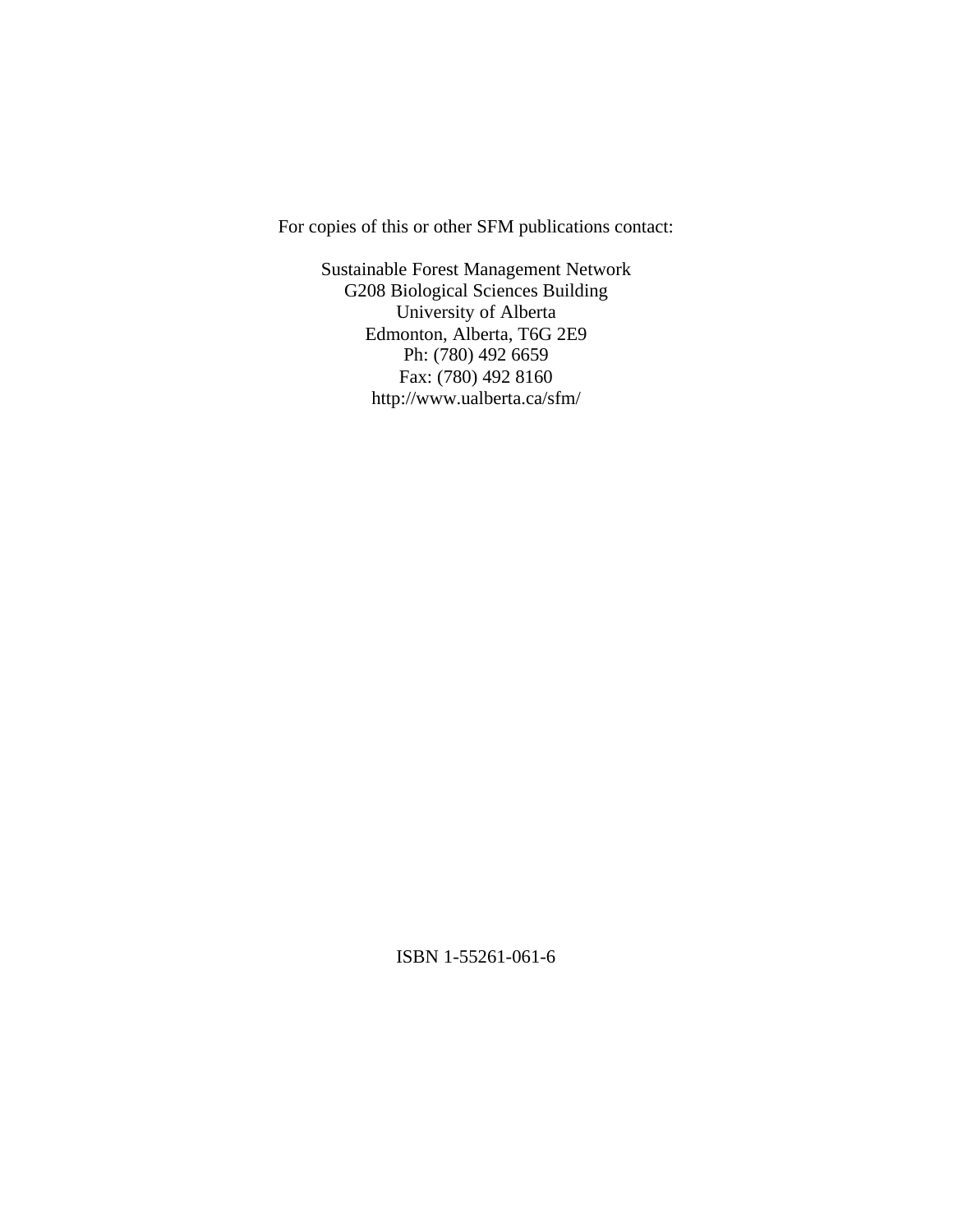# **Integrated tools for decision aid in sustainable forest management**

April 1997 – January 2000

**Jean-Philippe Waaub** GEIGER, Geography, UQAM **Benoît St-Onge** GEIGER, Geography, UQAM **Yves Bergeron** Biology, UQAM **Louis Bélanger** Forestry, Laval University

March 2000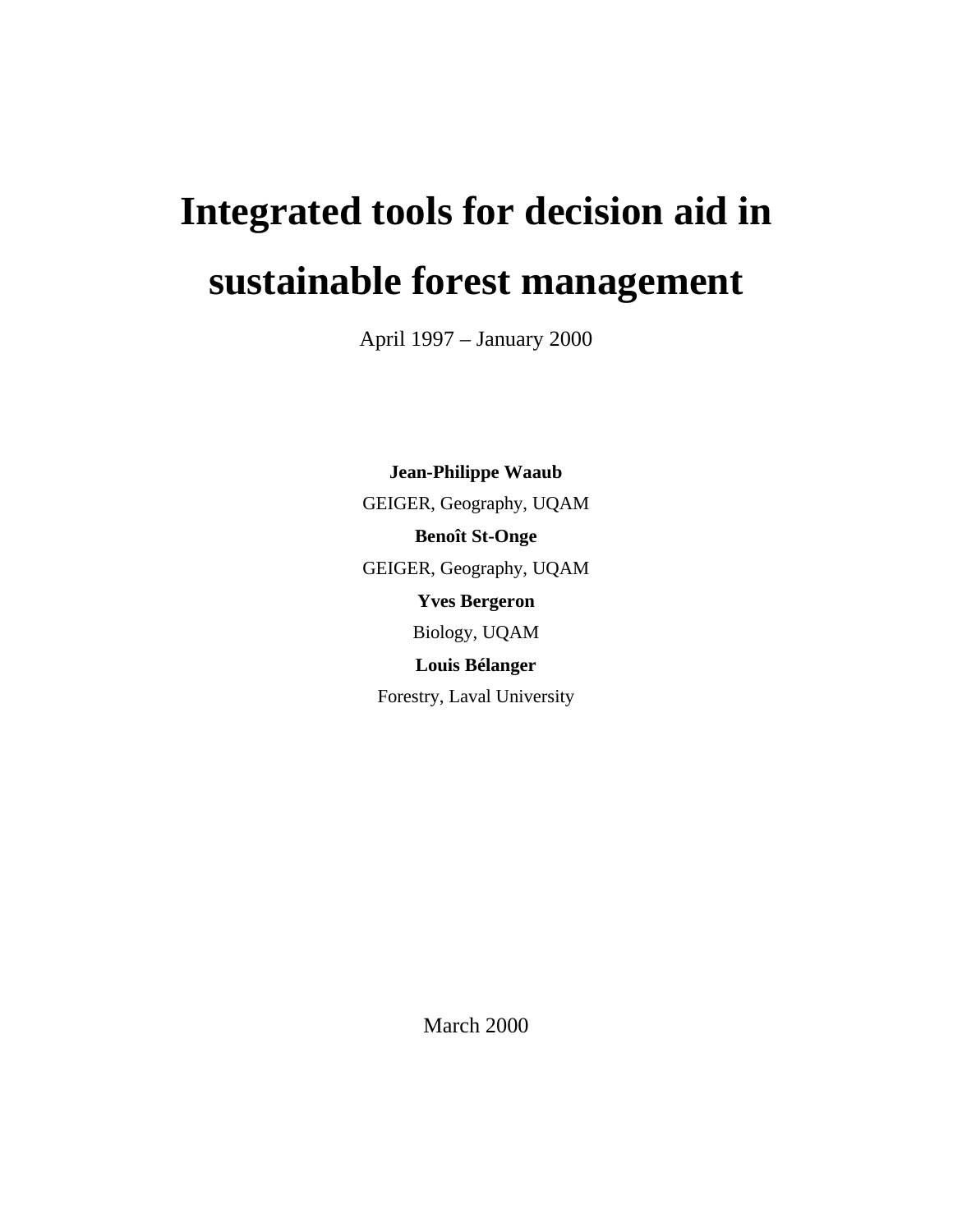# **ABSTRACT**

The central objective of this project is to develop an integrated set of tools designed to guide forest manager's decisions in a manner that will improve forest sustainability. This goal will be attained by implementing informational and decisional methods that will help managers consider and evaluate the different uses of the forest (wood harvesting, biodiversity, the local economy of forest communities, etc.) at the early stages of forest management scenario design. Informational aspects comprise 1) information gathering (GIS layers, remote sensing images, field data, ecological mapping), 2) information processing yielding useful management data (spatial analysis, SYLVA II forecasting, etc.), 3) multicriteria decision making procedure design (choice of criteria, implementation of Promethée method), and 4) encapsulation of processed data and methods in a software package that can be directly used by forest managers. Most of the milestone objectives have been met: the integration of multiple data layers (an online catalog of data and metadata is now available: www.unites.uqam.ca/FERLD, user=ferld, password=uqamuqat), processing of remote sensing images, the analysis of management scenarios pertaining to biodiversity and forest productivity as well as multicriteria evaluation is being completed. First results with SYLVA I were generated and more advanced analysis using of SYLVA II are beginning. Due to budget cuts however, the scheduling of certain tasks was modified: more costly activities, such as software programming, have been delayed but are now being pursued using additional sources of financing (such as from NCE-GEOID).

Data and methods have been developed and tested for the *Lake Duparquet Training and Research Forest* (LDTRF), a 80 square km of forested territory in the Abitibi region, Quebec (79.3 W, 48.5 N), which is part of the *Forest Ecosystem Research Network of Sites* (FERNS). This test area was chosen for its landscape and habitat diversity, representative of the mixed boreal forest, the wide availability of data, and the important collaborative effort between universities, forest companies and the socio-economic environment. Three research groups are presently conducting research projects in the area of the LDTRF totaling over 1 million dollars of investment: the GREFI (*Groupe de Recherche en Écologie Forestière Interuniversitaire*) and the GEIGER (*Groupe d'Études Interdisciplinaires en Géographie et Environnement Régional*), both from Université du Québec à Montréal, and URDFAT (*Unité de Recherche et de Développement Forestier d'Abitibi-Témiscamingue* from UQAT). Moreover, the LDTRF is managed by a mixed comity composed of two forest companies (Tembec and Norbord), hunting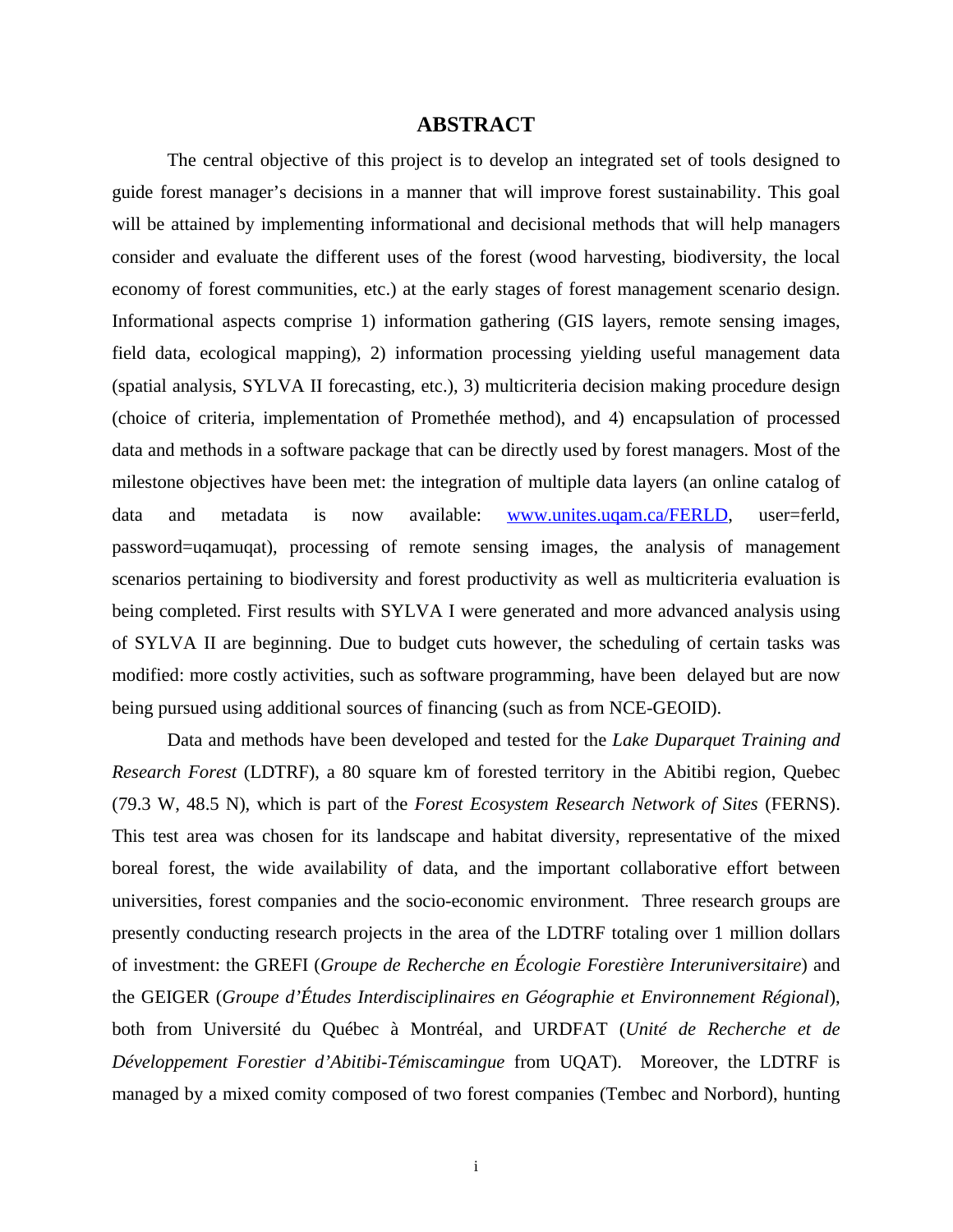and fishing associations, and the *Municipalité Régionale de Comté* (an administrative entity regrouping neighbouring municipalities). This comity is also responsible of designing the management plan, which has been completed in January 2000.

# **ACKNOWLEDGMENTS**

This project received support from different organisations. Financial support was mainly provided by the Network of Centres of Excellence on Sustainable Forest Management since April 1997. Also, our team is part of an NCE-SFM integration project which is also financed by the Network which aim is to achieve a joint implementation of individual team contributions at the decision level.

This project also benefits from synergies with industrial and institutional partners. Our main partner is the *Lake Duparquet Training and Research Forest* (LDTRF) who helped us considerably by providing numerous data layers, some of which result from years of research, and by providing consulting time of its manager, Brian Harvey. Moreover Tembec and Norbord representatives who sit on the LDTRF management committee have provided insight on the industrial point of view of forest management.

Complementary funding was received from different organisations in support of research activities that brought further support for the current project. Both LDTRFF and Québec University in Abitibi-Témiscamingue financed an ongoing project to support the implementation of a stakeholders dialogue table and its decision making process.

Natural Resources Canada provided part of the salary of the programmer Martin Deschênes though its Science and Technology program.

The Algonquin First Nation community of Long Point (Winneway) has contributed to a feasibility study to implement our proposed research framework, including ecological mapping, GIS capabilities, and multicriteria decision support system, according to traditional ecological knowledge. They envision better forest management practices and relationships with forest companies.

Finally, the Geography Department at Université du Québec à Montréal gave us full logistic support and dedicated a part-time professional (Bertrand Touchette) to our project for technical support (hardware and software).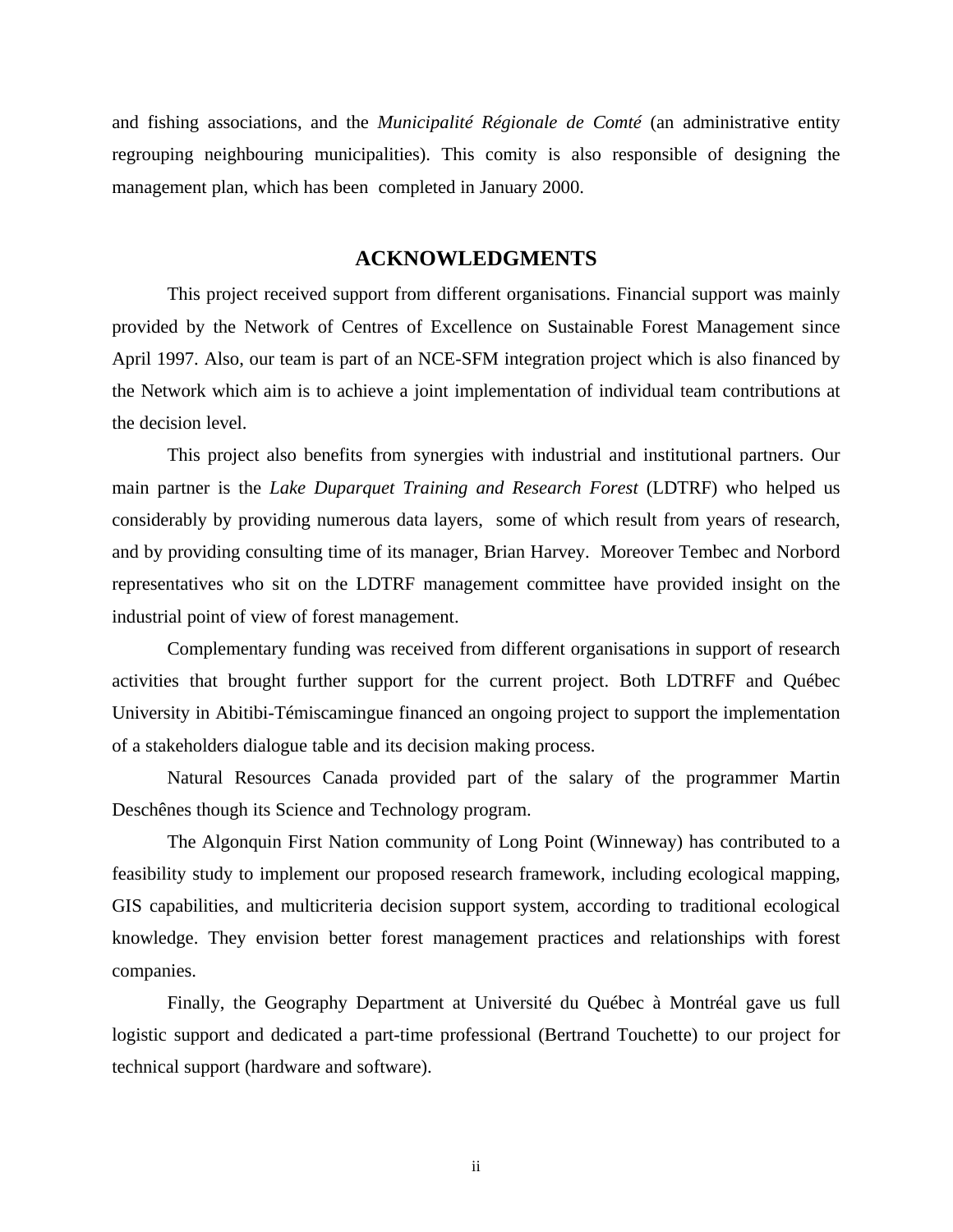# **INTRODUCTION**

Profound changes have occurred during the recent years in the forest industry. The emergence of the concept of sustainable development brought about a lot of discussion on the necessary joint consideration of the economical and the environmental criteria as a condition for development. Even more recently, enterprises and institutions have started efforts to implement solutions inspired by the sustainable development principle and based on integrated resource management. Integrated resource management is an approach that can itself be traced back as far as the  $19<sup>th</sup>$  century but that was essentially developed during the seventies in the field of natural resources. This fairly recent increase in interest over integrated resource management can in part be explained by the fact that it was realised that resources are not unlimited and are sensitive to certain human interventions. Moreover, as natural resources constitute the basis of local economies, resource utilisation conflicts become more and more frequent and call for new approaches. Thus, the Quebec Provincial Government has put forward, as early as 1991, a pilot project for integrated management of the forest resource. Indeed, the Ministère des Forêts, the Ministère des Loisirs, de la Chasse et de la Pêche, and the Ministère de l'Environnement had, at that time, experimented integrated management on two territories: the "Réserve Mastigouche" and the Laurentide region. This integrated management effort aimed at valuing simultaneously all significant forest resources, according to the user needs, in order to benefit from the full potential of the resource. It consisted in evaluating different management scenarios that take into account multiples possible uses in order to choose the best use of all components. That project also experimented with different methodologies in the context of a vast work programme which goal consisted, among other things, in developing decision tools. At project conclusion, important advances had been made, especially on the question of decision processes. However, the pilot project have not answered all implementation questions posed by the forest companies.

At the same time, the Canadian Council of Forest Ministers had elaborated a list of criteria and indicators for sustainable forestry management. These inspired the new forest legislation of Quebec. Moreover, many enterprises have initiated processes of environmental certification similar to the criteria and indicators.

 Forest management is also at the centre of land related stakes for local communities. Some preoccupations are also discussed with First Nation communities. Forest management that is solely based on the value of wood products is being questioned because of its apparent non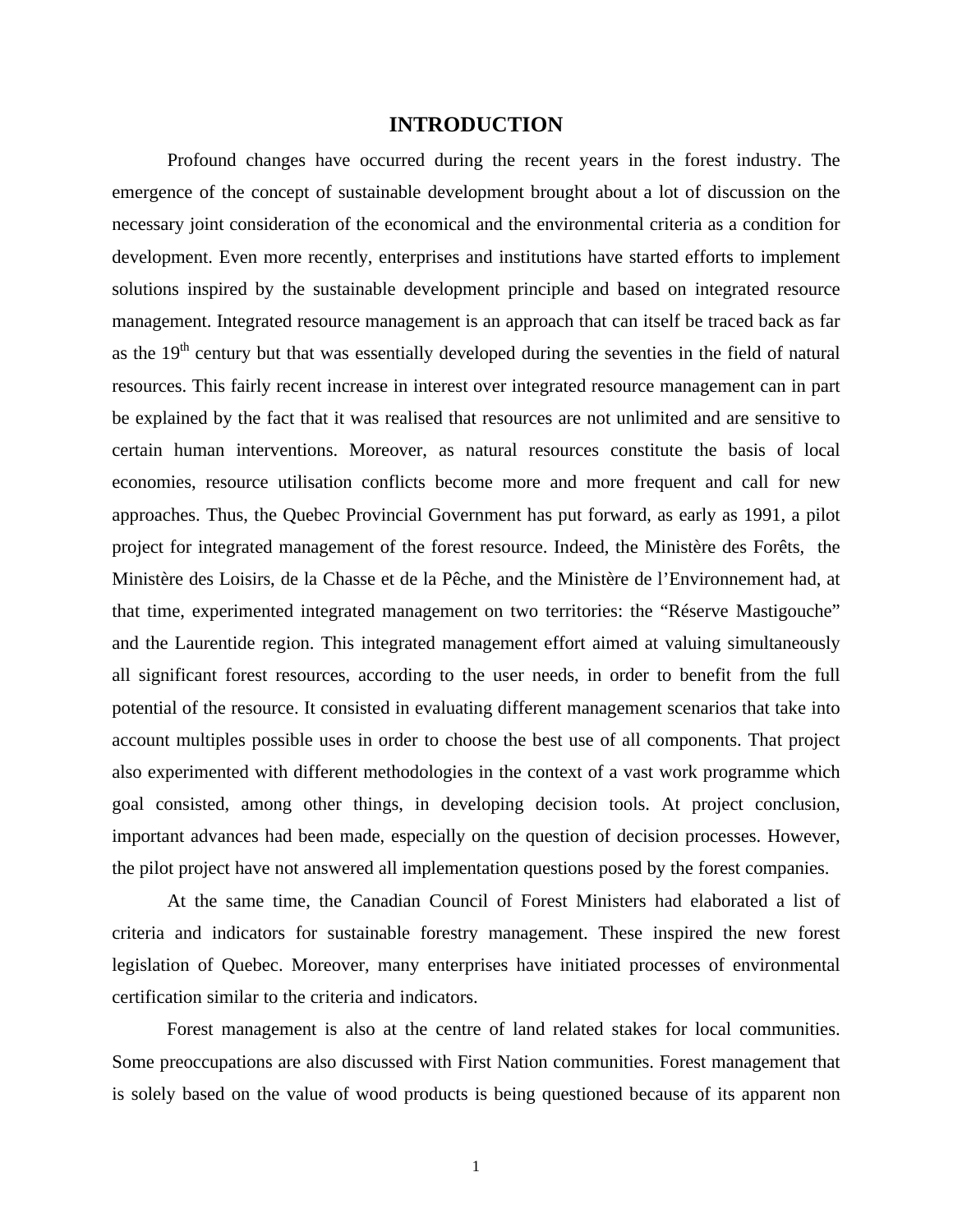sustainable nature, particularly at the local level. Forest management must therefore take into account the diversity of uses it supports (wood production, recreation, hunting and fishing, etc.) and its ecological, cultural and aesthetic functions (related to the hydrological cycle, to biodiversity, culture, landscape quality, etc.). This outlines the need for more and more negotiated decision processes. Stakeholders will thus have to find a common ground on which to resolve conflicts.

The various sustainable forestry planning practices each rely on a particular subset of information (forest inventory data, socio-economic data, locally calibrated yield prediction equations, etc.) and make use of specialised tools: forest harvest planning software (such as Sylva), geographic information systems, remote sensing, statistical analysis, etc. Integrated resource management approaches wish to bring together the different aspects of planning and also include public consultations at the early stages of management scenario design.

At least three kinds of problems follow from this approach: information processing, methods integration and balancing the needs of different interest groups. Solutions to these problems call for the development of a unified approach to information, methods and policy management.

The general objective of this project is to offer decision support tools to forest managers concerned by harvesting or inhabited forest projects in the context of sustainable management. The first specific objective is to develop general purpose multi-stakeholders modelling tools allowing systemic environmental management of forest long term (25 years) landscape planning scenarios according to a multicriteria decision support system that relies, among other things, on an ecological reference framework used as a basis for technical studies pertaining to landscape planning potential and constraints. The second specific objective aims at developing a spatial information management system integrating GIS and remote sensing data that will serve the purpose of managing, processing, and analyzing spatial data describing the study area. The third and last specific objective consists in the integration of information and tools stemming from the two first specific objectives to assemble a decision support system for forest management. It also aims at offering a unique user-friendly interface to provide an efficient software tool for the environmental evaluation of systemic forest landscape planning scenarios.

Data and methods are developed and tested for the *Training and Research Forest of Lake Duparquet* (TRFLD), a 80 square km section of inhabited forested territory in the Abitibi region,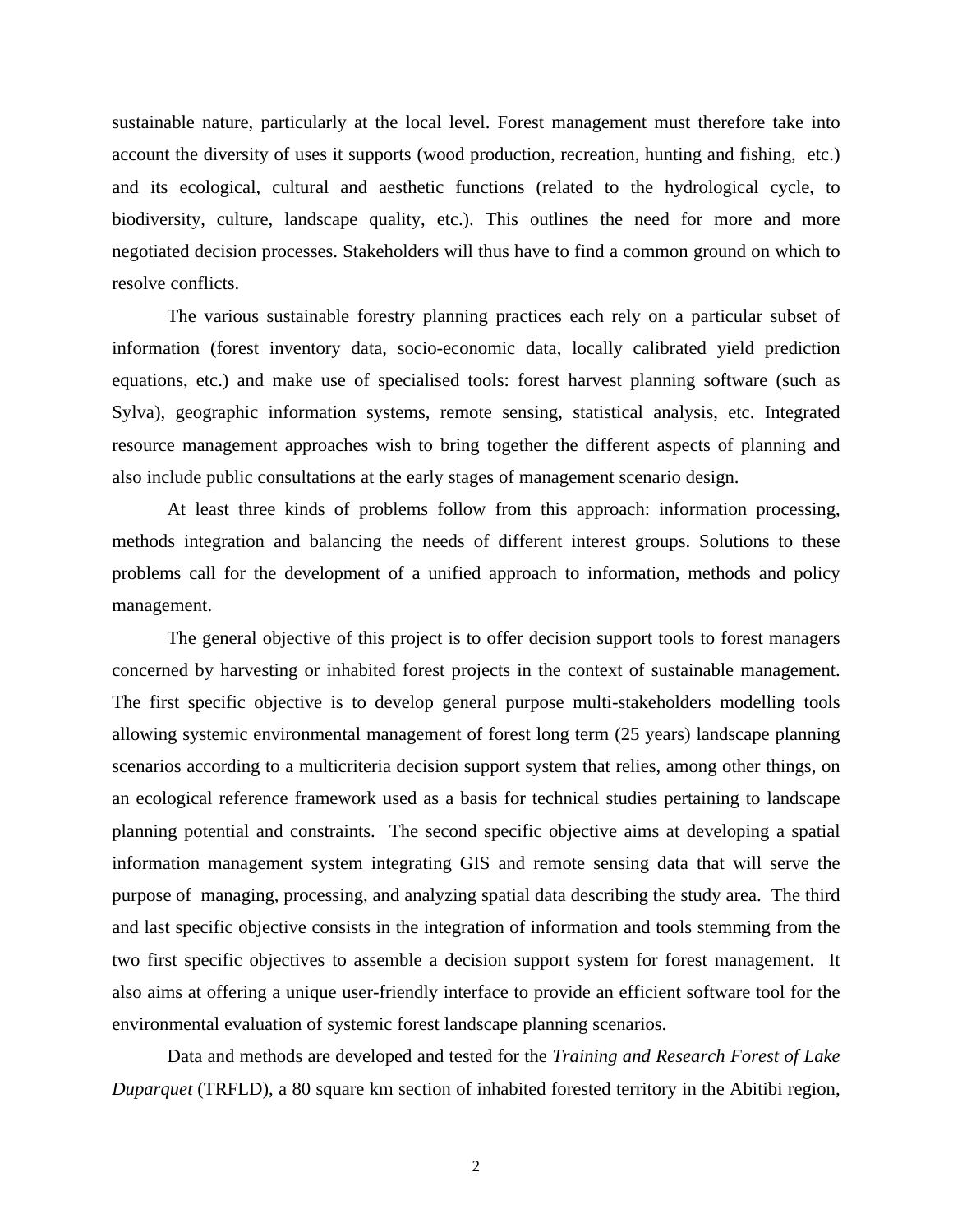Quebec. This test area was chosen for its landscape and habitat diversity, representative of the mixed boreal forest, the wide availability of data, and the important collaborative effort between universities, forest companies and the socio-economic environment. This partnership provides favourable conditions for the methodological development put forward by this project because the ecologist and environmental point of views of researchers on forest management can be confronted directly to the managers opinion on the same matters. The stakes relative to forest company survival in the context of finding a rare resource (accessible forest) and of increasing global competition are explained by the stakeholders themselves. Other planned projects in the region will further reinforce these collaboration. A "dialogue table" (*table de concertation*) is also started working recently as a consequence of our research work.

# **SUMMARY OF DATA ANALYSIS AND MANAGEMENT APPLICATIONS**

Since our work directly targets decision making for forest management, we deemed more useful to present the summary of data analysis and the management applications in the same section to avoid redundancy. Specific items relating to management applications are clearly identified in the text that follows.

# **Ecological Reference Framework**

#### *Methodology*

The ecological reference framework has been developed and used in different contexts since 1967 in Québec Province as well as at the international scale (Jurdant *et al*., 1972; Jurdant *et al*., 1977). It is recognized in the scientific literature as a useful tool for forest management (Gerardin and Ducruc, 1990). It is thus an accepted fact that ecological classification (typology) and mapping of forest sites must be based on a global approach in which the physical variables of the environment play a decisive role, an approach related to the concept of landscape ecology. Even if ten years ago the authors (Gerardin and Ducruc, 1990, p.19) mentioned that "In spite of the huge areas already mapped, attempts to integrate such an information in the forestry practice have thus far proven inconclusive", we can say now that the ecological reference framework is slightly penetrating the forest management practice (Beauchesne, 1994; Beauchesne, 1995; Guay, 1999).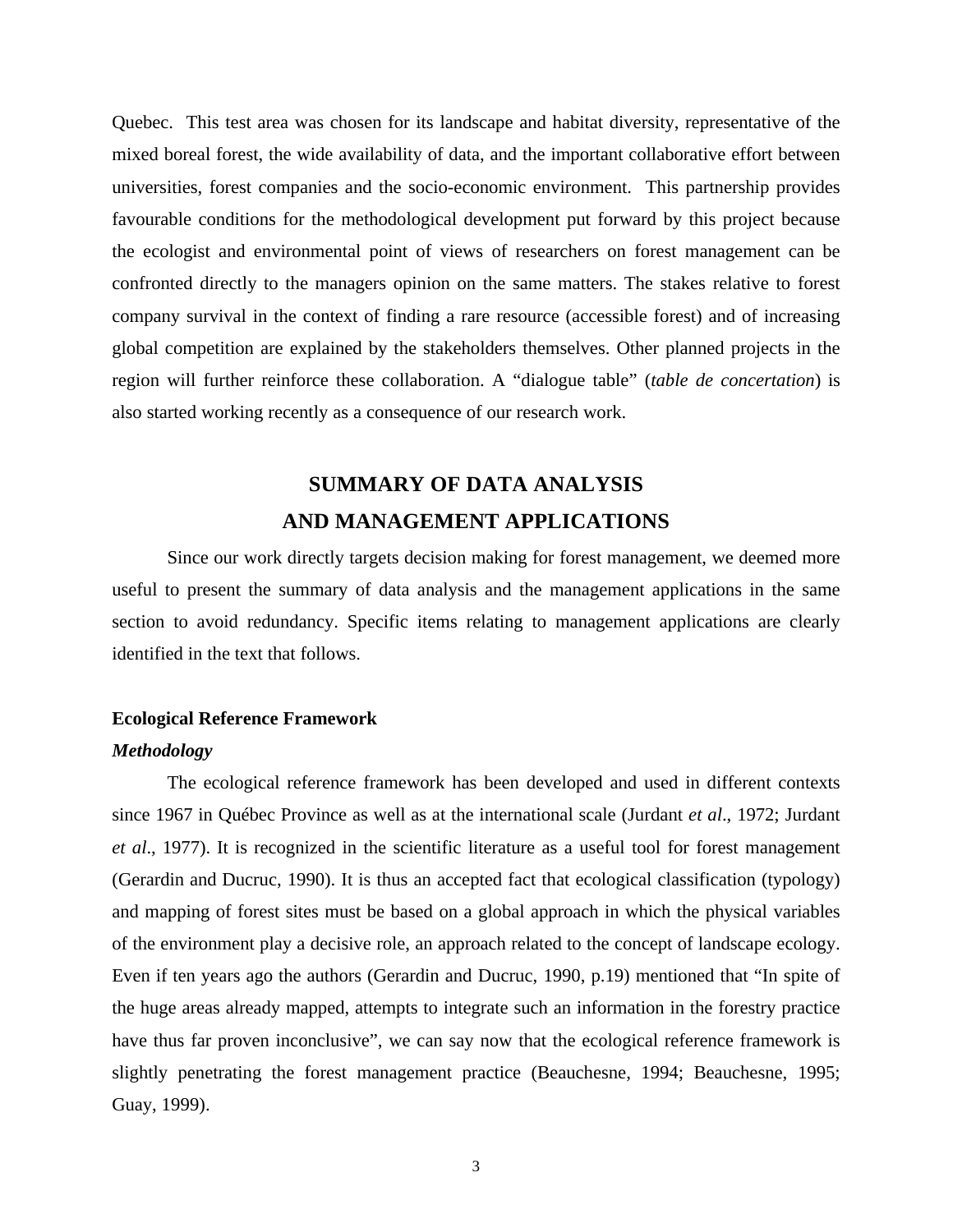Ecological mapping being a dynamic research field and a growing practice, significant progresses are continuously been made on the methodological side such as cartography at higher levels of resolution like natural provinces and regions (Ducruc, Li and Bissonnette, 1995; Li *et al*., 1994), integration of hydrosystems and watersheds (Lajeunesse *et al*., 1997), better knowledge of the appropriate scale to delineate forest management units for Forest Agencies (Beauchesne *et al.,* 1998), and integrated decision aid system for the Outaouais region (collaboration with our team, Falardeau, 1998), ecological mapping of Waswanipi Model Forest (Ministère de l'Environnement, 1999) and gap analysis for conservation issues (Côté, 1998), etc.

The ecological reference framework (Ducruc, Li, Gerardin 1995, pp.5-8) is based on two major concepts: a hierarchical and holistic approach to the environment, and the ecosystem considered as a spatial entity. Ecological mapping calls upon several level of resolution; the upper level conditioning the lower levels. Mapping the territory therefore is done from the upper level to the lower one, from the global to the local. Whatever the level of resolution, the territory is mapped by segmentation. The mapping delimitation focuses on natural units at the surface of earth and is derived from stable physical variables analysis. The maps units are heterogeneous and each level of resolution determines its own heterogeneity. The natural units thus defined have permanent boundaries, at least at the human time scale; the dynamic elements (vegetation, wildlife, land-use) are mapped within stable the aforementioned ecological limits. Mapping is based on the study of satellite images and conventional aerial photographs, studied by, stereoscopic analysis predominates. This analysis leads to the delimitation and morphotopographic definition of cartographic polygons. This mapping delimitation is then used for field sampling stratification.

# *Training and Research Forest of Lake Duparquet*

The ecological mapping of the *Lake Duparquet Training and Research Forest* (LDTRF) was conducted by Richard Boivin (Ph.D. student in the project). Those data and maps as well as pre-existing ones are available on the TRFLD web site (www.unites.uqam.ca/FERLD). It provides a spatial framework for forest planning and will thus be a useful tool for next TRFLD forest management plan. This ecological maps are also used to teach courses related to the DESS in sustainable forest management (graduate program jointly implemented by Québec University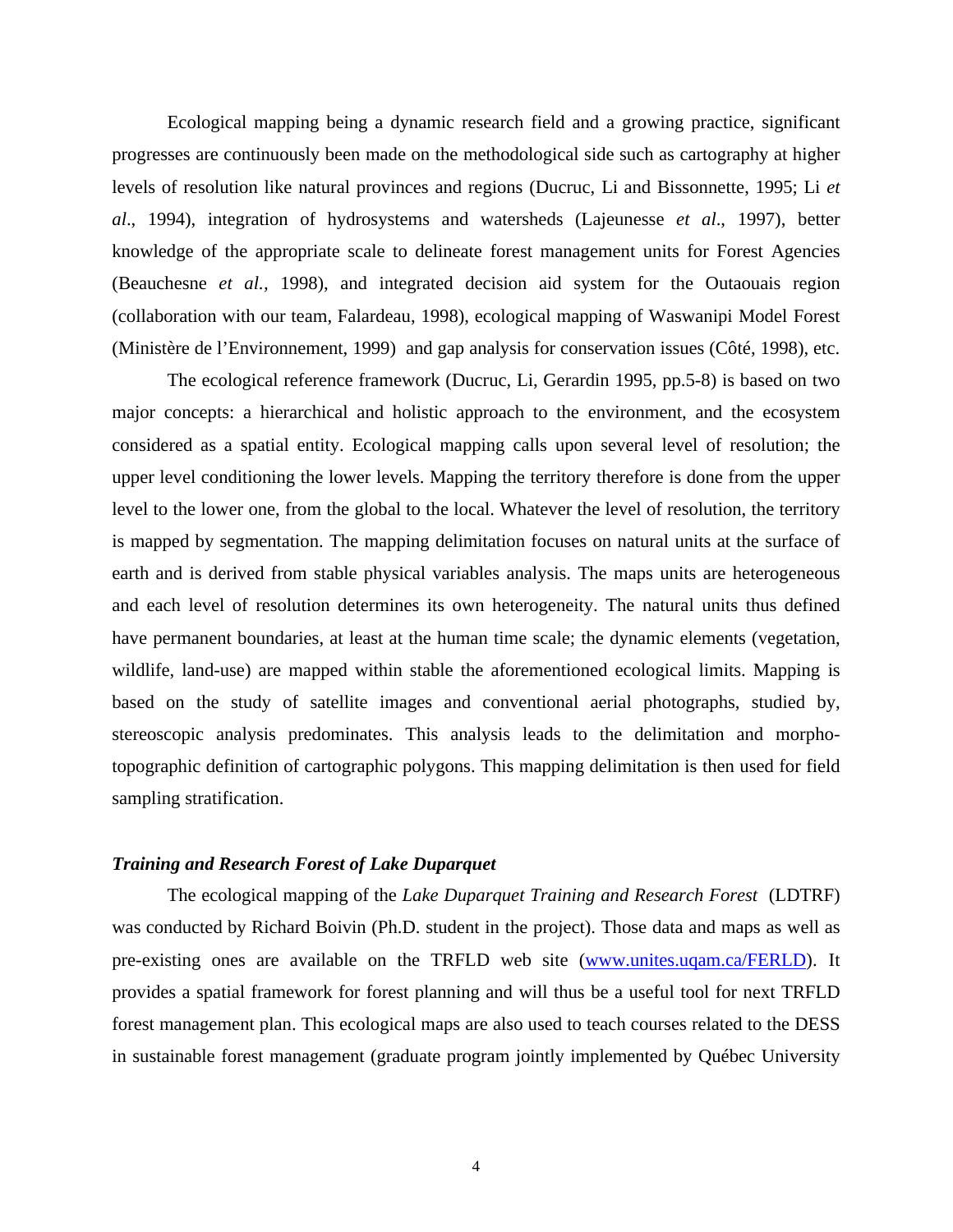components of Abitibi-Témiscamingue -UQAT- and of Montréal -UQAM-) such as the course on ecological mapping and environmental impact assessment).

# *Other contributions*

Stemming from our collaboration with the Québec Ministry of the Environment, three other territories were under investigation. The ministry provided us with ecological maps for three different projects related to the use of ecological mapping for forest management.

*Management application #1*. The first project was in the Outaouais region, on the MacLaren management unit in the south part of the wildlife reserve of Papineau-Labelle. A new photointerpretation of spatial units (at the topographic unit level of resolution) was made to analyze environmental impact of forest management practices (see Lacroix-Turgeon, 1999). This study sheds light on the utility of the ecological reference framework for spatial analysis at the operational level. A "potential management units" map was produced as a synthesis of four ecological interpretations (soil susceptibility to water erosion, and to machine-induced gullying, soil carrying capacity for machinery, forest fertility potential). Different harvesting techniques, including common and alternative ones, were evaluated on their theoretical impacts on the environment. A multicriteria decision aid tool (here the Prométhée method) was used to compare them. The decision maker can thus make a rational technical choice knowing the improvement on the quality of the environment (better practice). The choice made by foresters were confirmed as a good one. The use of horses to extract trees from the forest can also offer a good opportunity to decrease environmental impacts.

*Management application #2.* The second project was in the Québec region, in collaboration with Scieries Leduc. The existing ecological maps (from the district unit level of resolution to the topographic unit one) were completed with the hydrosystems mapping (see Guay, 1999). A methodological framework based on ecological information has thus been designed to improve forest road planning in management units. This leads to decrease both environmental impacts and costs. Four terrestrial interpretation maps were derived from the ecological maps and a multicriteria approach: slope, drainage works, road foundation bed and the "borrowing buffer" (*banc d'emprunt*) and one hydrosystem interpretation for trout hatcheries. First, primary,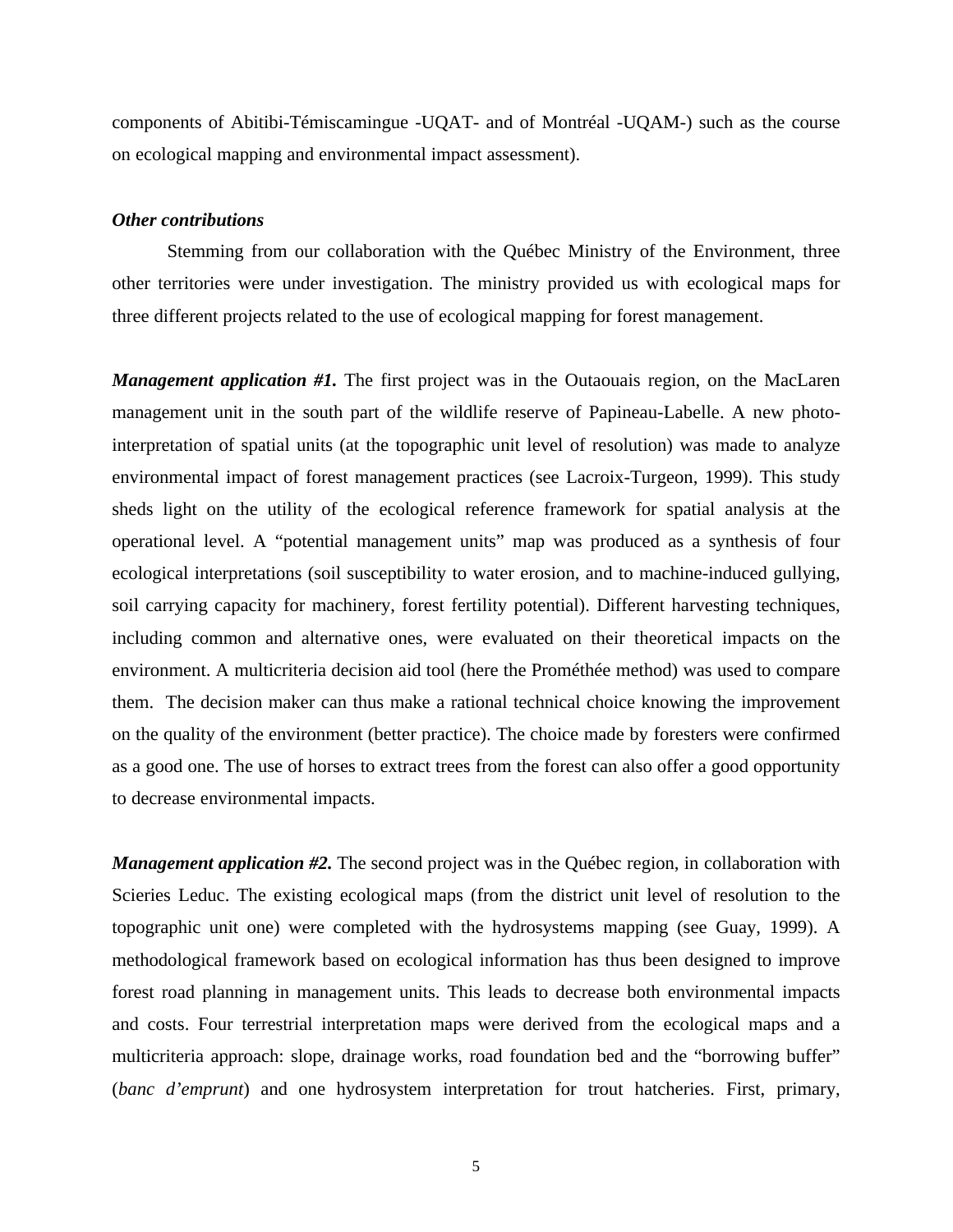secondary and tertiary road networks are manually traced from the interpretations. They are then evaluated and compared using environmental and economical criteria. The case study showed the economical benefits as well as the environmental benefit of the road traced according to the ecological maps compared to the existing road networks for the same region. The complete research is available as a master thesis at UQAM's library or upon request directly at GEIGER. A CD-rom presents the GIS built for this project (see figure 1).



**Figure 1** – Ecological interpretation for forest road planning.

*Management application #3* - The third one was in the natural region of middle Saint-Laurent plain (B02 region), in collaboration with an ad hoc ministerial committee working on network of protected areas at the province level. The ecological reference framework at the natural region level of resolution was completed with a cartography of hydrosystems and with complementary sources of information appropriate to evaluate the need for protected areas (see Larouche-Boutin, 1999). This research concentrates on necessary data to built a territorial information system (TIS) designed to evaluate and complete the Québec network of protected areas representing ecological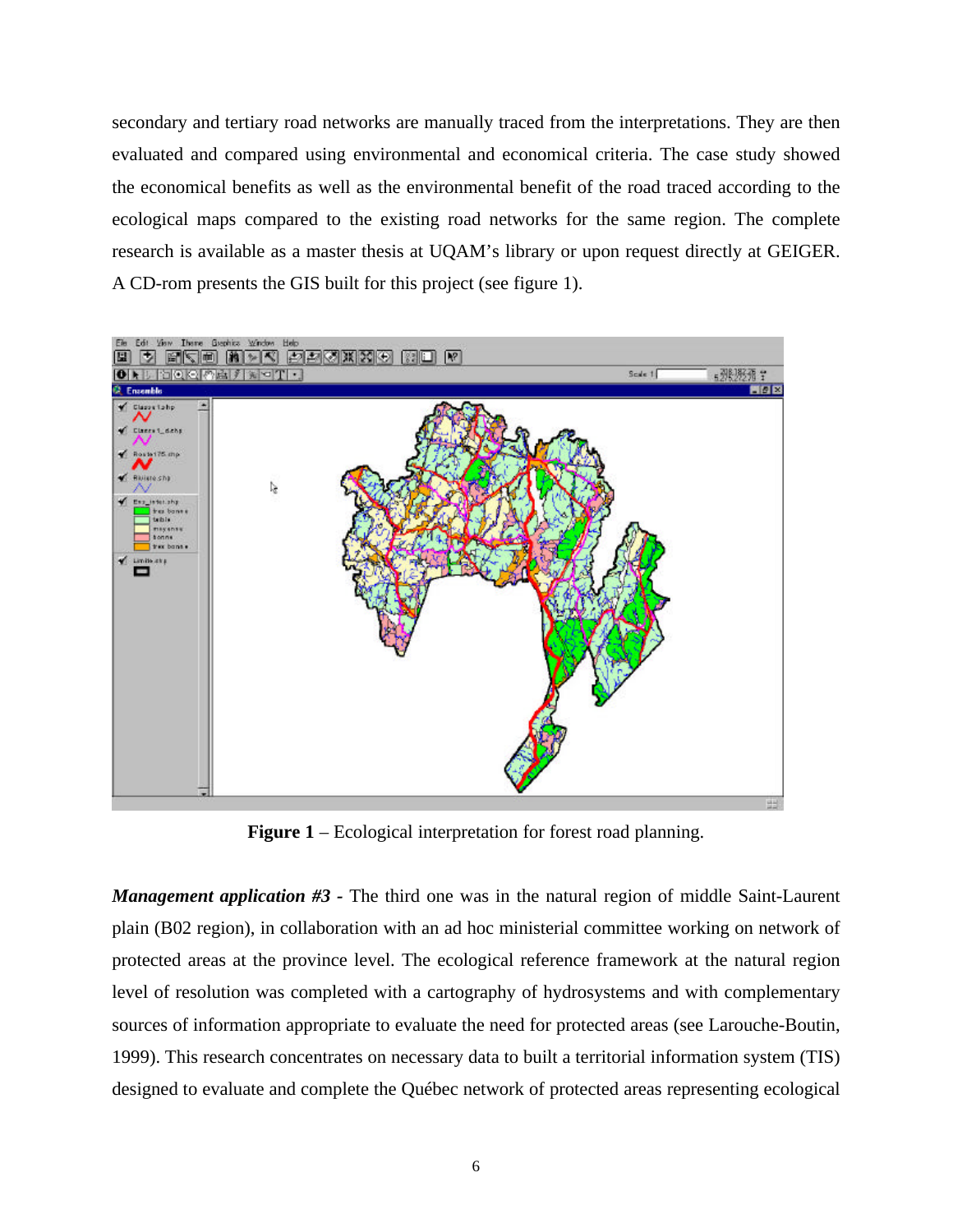diversity. The TIS is based on the ecological reference framework (fundamental physical information: geology, topography, hydrography, geomorphology) augmented with biotic and land use data. Complementary themes have been identified, justified and described with available information sources. The theme selection is based on data availability, data format and content quality. Themes were refered to the ad hoc ministerial committee for approval. The important themes are respectively: land use and land occupation, major infrastructures, the existing network of protected areas, sites of ecological interest, the vegetal cover, fauna, endangered and vulnerable species, and climate.

#### **Geospatial data integration**

Long term sustainable development of the forest is best achieved by considering the different uses of the forest (wood harvesting, biodiversity, survival of communities, etc.), and thus by merging various information sources describing the territory (harvest plans, intervention technology, biodiversity assessment, watershed modelling, forest fire susceptibility, landscape aesthetics, First Nations way of life, etc.), and by taking into account environmental concerns at the early stages of forest management scenario design. Many valuable databases have been created in the past years on forested regions. However, these databases are often poorly documented and difficult to obtain. This is why the focus of geomatics is shifting from digitising to documenting and diffusing standardised information. Our objective in these matters was to document the GIS data layers that were gathered for the purpose of multicriteria evaluation in such a way that their contents will still be understood in the future, and such that any researcher of student can easily comprehend the information of each layer. Moreover, our goal was to provide the easiest way to access the data and metadata so that research opportunities and efforts are not hindered by difficulties in obtaining the data and its description. We have thus created a Web site on which the data and metadata can be consulted and downloaded. Access to this datawarehouse is provided through a sequence of thematic classification (e.g. "Vegetation", "Anthropic", "Hydrography", etc.), sub-themes, and lists of data layers. An overview of the data layer is provided by rapid-display black and white samples of the layer, and through an interactive Java program that allows zooms and pans of complete raster and vector data layers, although trough a slower display. The data can be downloaded in Esri's Arcview shapefiles format with attributes in dBase files. The metadata is mainly composed of the layer description,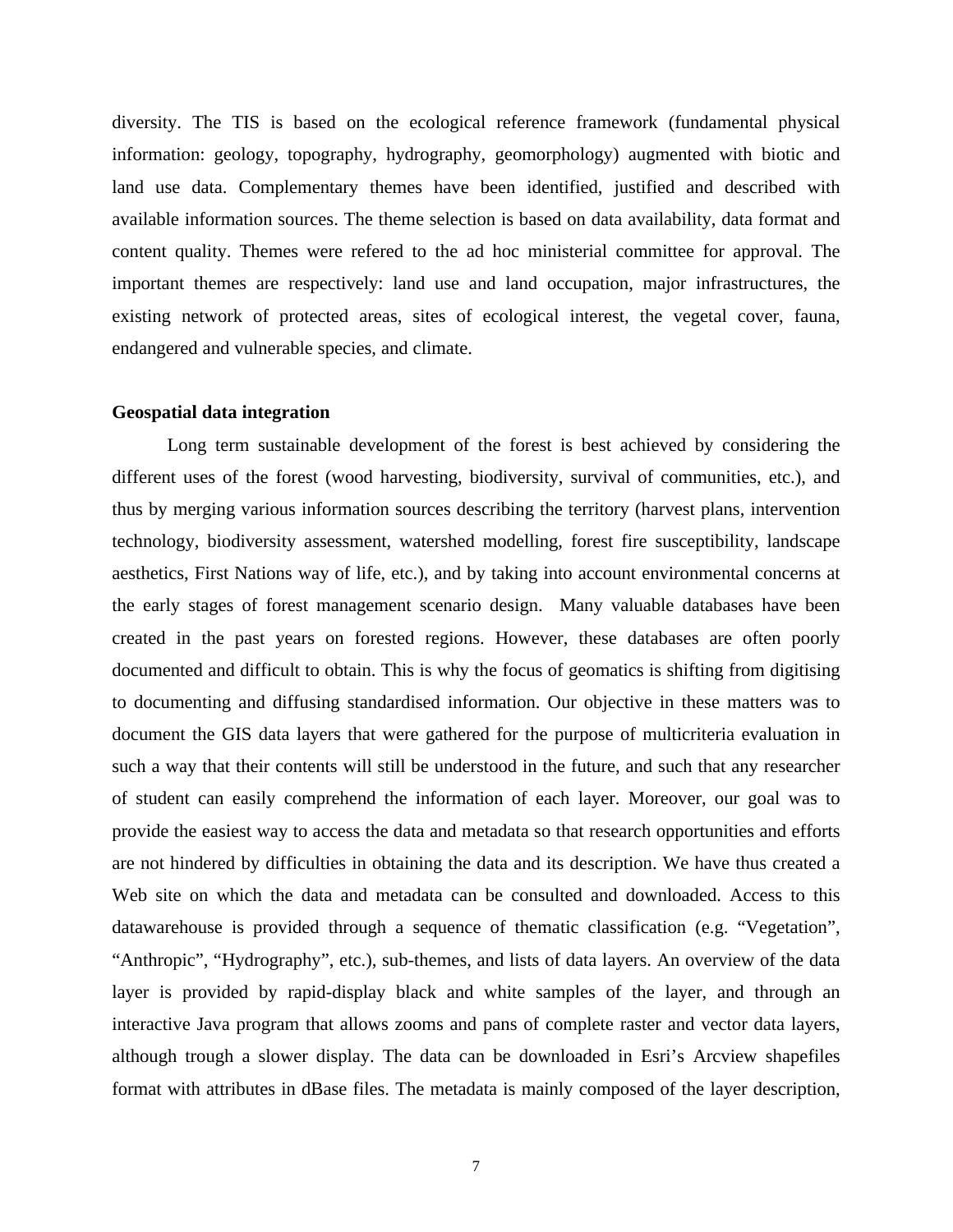the list of attributes, and the signification of attributes codes, which is otherwise often lost when data is past from one person to another. The Web site can be consulted at : www.unites.uqam.ca/FERLD (the user name is "ferld" and the password is "uqamuqat"). New data is being added regularly. Throughout this data dissemination effort, our goal was to assemble an easily maintainable datawarehouse. The process of putting new data layers on the server could be slowed by the fact that writing new metadata and publishing it on a Web site is not a straightforward task. For this reason, we have developed a program that runs on Arcview to automate this task using Esri's Avenue language. When new data is created, the provider of these data only has to fill in a digital form. The Java program updates the metadata database and automatically creates a new version of the Web pages (automatic HTML code generation) reflecting the changes that have been made.

#### **Decision process**

# *Methodology*

The multicriteria approach constitute a decision making method. Its objective is to provide tools to decision makers to allow for rapid progress in problem solving in the context where more than one point of view must be considered (Gouvernement du Québec., 1998c). Results concerning the contribution of multicriteria approaches (Maystre, Pictet and Simos, 1994; Martin, St-Onge and Waaub, 1997; Côté and Waaub, 1999) show that they offer a scientific basis for informed decisions while giving the advantage of taking into account stakeholder's values and of not dismissing the political dimension related to the necessary negotiations in complex processes. A group decision making procedure based on PROMÉTHÉE (Brans, Macharis and Mareschal, 1997) was recently elaborated and tested in the context of watershed management (Martin, St-Onge and Waaub, 1997). This multicriteria approach is inscribed in a process of negotiating stakes in a collaborative environment. It constitute a promising approach as it facilitates the participation of intervening parties and the grouping of technical studies in a framework of multiple options analysis, for example the general purpose use of the land (Joerin, 1998). Following are our contributions concerning multicriteria decision aid.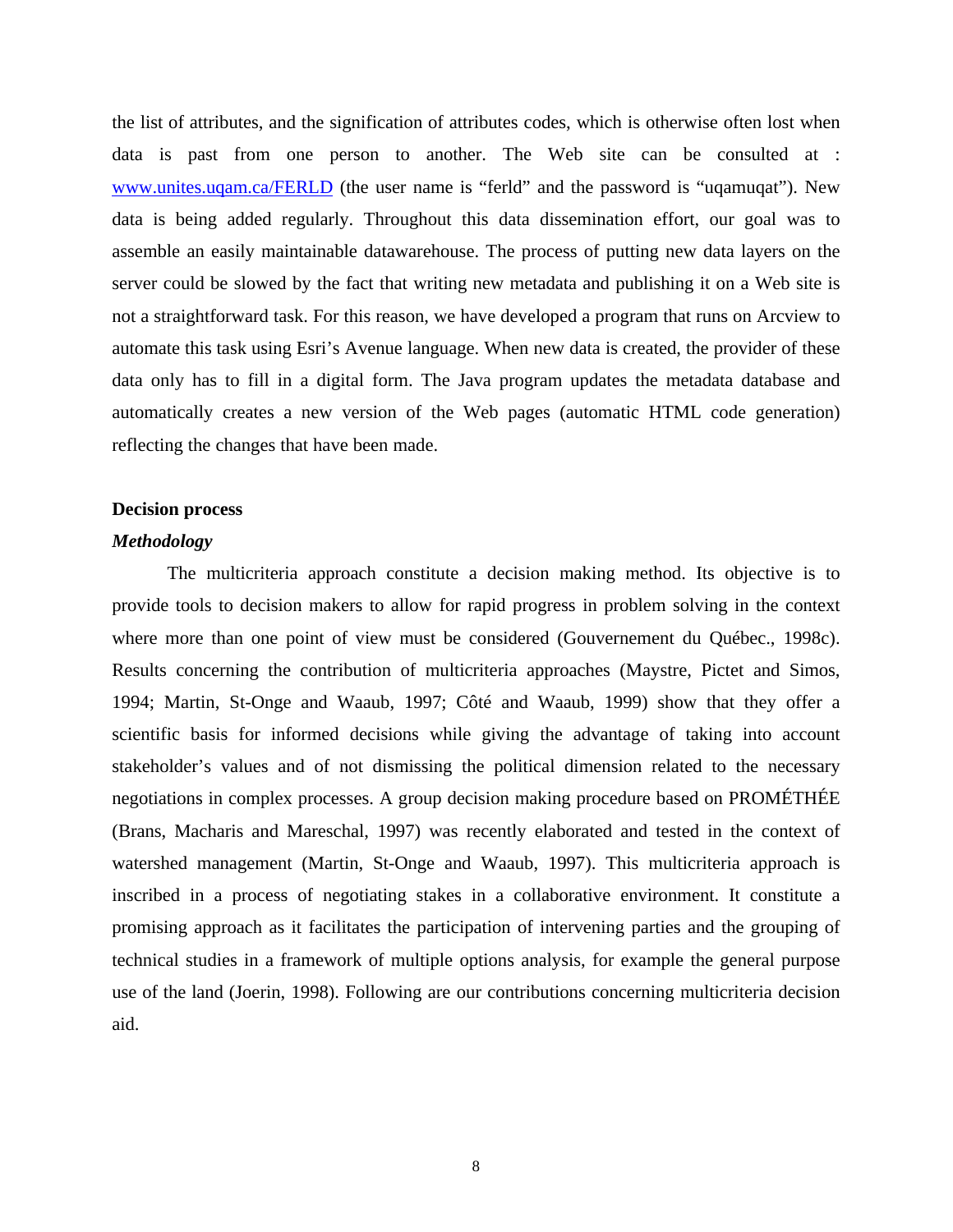# *Best compromise between logging and biodiversity conservation at the regional scale*

The proposed approach (figure 2a) used in the work of Boivin and Waaub is based on ecological mapping, resource analysis using SYLVA model for yields, cost-benefit analysis, and biodiversity evaluation and on multicriteria decision aid.

Outranking multicriteria approach has been used to compare strategic planning forest scenarios. Data involved are information on criteria, magnitude of differences, decision makers preference structure. One important advantage is the insensitivity to scaling effects, another one is the possibility to aggregate conflicting criteria. The PROMETHEE software was chosen. It uses a performance table crossing information on criteria (min/max) for each action (scenarios). It computes net flows (ranking of the scenarios) aggregating pair wise comparisons.

In a multi-stakeholders analysis, several weight sets (here two) take into account specific stakeholder value system. Here, two weight sets were used: one giving equal importance to all criteria, and one focusing on biodiversity. Sensitivity analysis can be performed either on weights or criteria evaluation.

*Management application #4.* The following question was raised: What strategic planning scenario constitutes the best compromise between logging and biodiversity conservation (figure 2b) at the regional scale? The study area is the management unit  $082-02$  (3 860 km<sup>2</sup>) which includes the LDTRF.

Five scenarios were tested:

- Intensive forestry (ligniculture)
- Extensive forestry (logging without forest treatment)
- Intensive forestry and conservation (25%)
- Extensive forestry and conservation (25%)
- Do nothing (let forest age)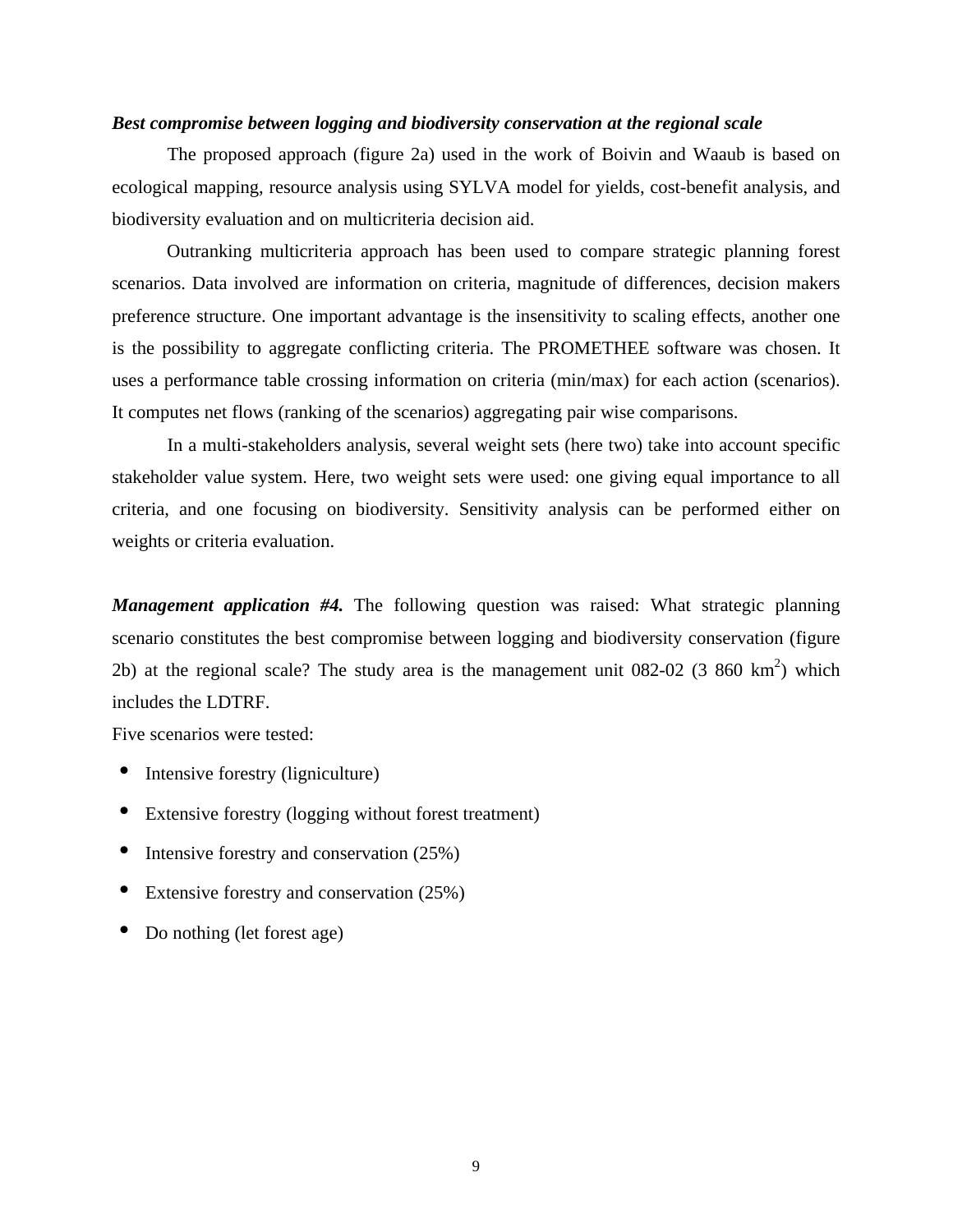Proposed scenario evaluation approach

a)



b)

| Scenario 1.         | Coniferous | M ix t         | Deciduous | Total |
|---------------------|------------|----------------|-----------|-------|
| <b>Regeneration</b> | 13.7       | 5.5            | 7.6       | 26.8  |
| Young               | 21         | 6.9            | 13.6      | 41.5  |
| <b>Mature</b>       | 2.2        | 2 <sub>1</sub> | 8.4       | 31.6  |
| Total               | 36.9       | 33.4           | 29.6      | 100   |
| Scenario 2.         | Coniferous | M ix t         | Deciduous | Total |
| <b>Regeneration</b> | 10.3       | 5.7            | 8.8       | 24.8  |
| Young               | 26.1       | 10.1           | 15.6      | 51.8  |
| <b>Mature</b>       | $\bf{0}$   | 16.26          | 7.1       | 23.36 |
| Total               | 36.4       | 32.06          | 31.5      | 100   |



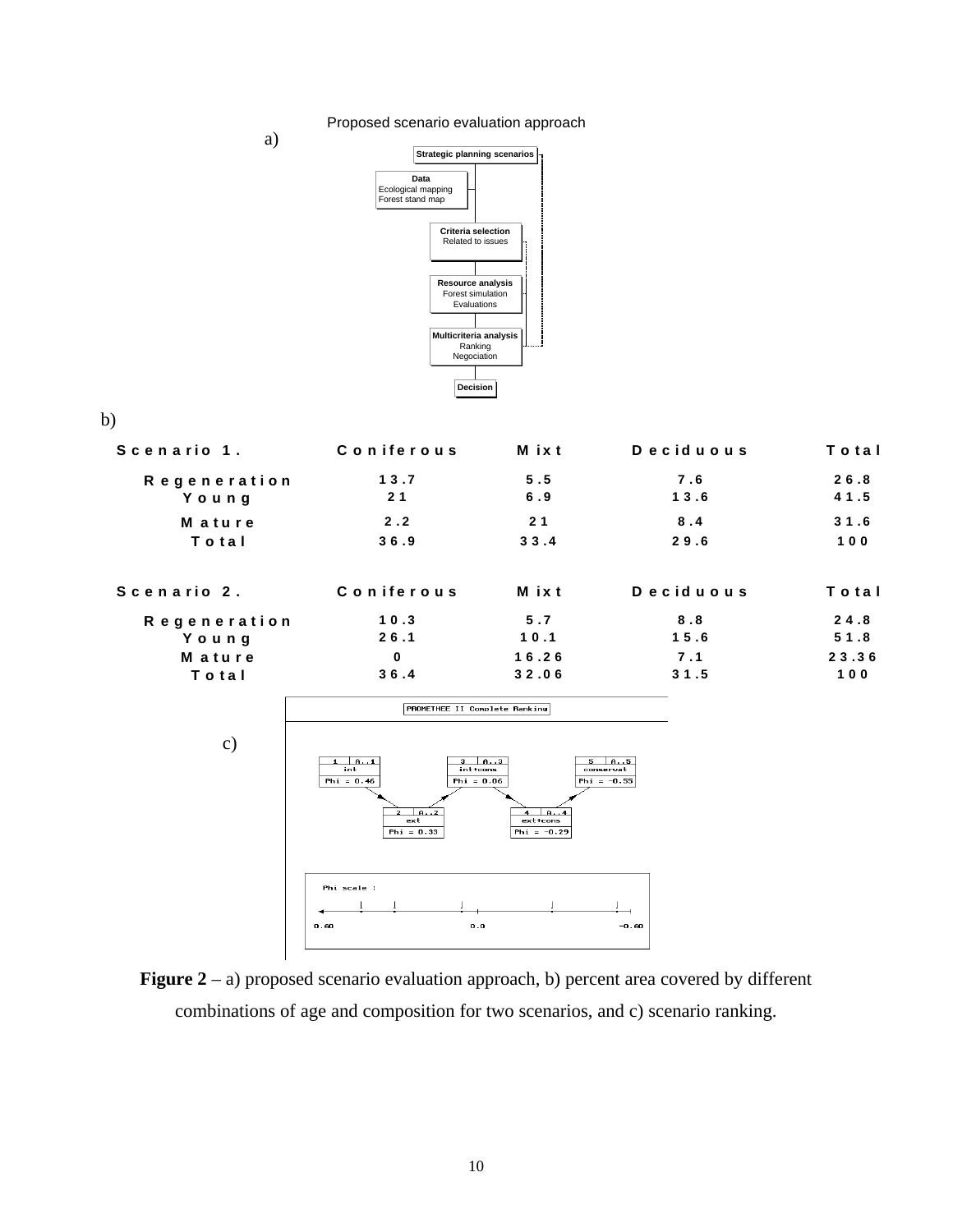Economic criteria are based on SYLVA simulation (see figure 2c on cost-benefits results) and include revenues: coniferous: \$45,08/m3, Birch: \$24,75/m3, Aspen: \$27,24/m3, and costs of logging, transportation, light scarification, phytocides, manual plantation, and forest roads.

Ecosystem biodiversity (see figure on biodiversity) at regional scale is based on SYLVA simulation (120 years) with three vegetation types (Coniferous, mix, deciduous: birch and aspen) and three evolution states (Regenerating stands (0-20); Young stands (20-60); Mature stands (60+)). Stating that balancing vegetation types and evolution states is targeted, we compute the absolute difference between the percent area of each type and state and the 33,33% target.

The following comments can be made on the preliminary results. Intensive forestry with sustainable yields gives good results on biodiversity (targeting evolution states equilibrium: the 33% rule). We might consider a longer turn over period as suggested by Bergeron's works on natural disturbance regime. Those results are also preliminary because they do not take into account the full array of criteria that should be considered for real IRM.

# *GIS and multicriteria decision aid*

The development and testing of basic GIS multicriteria decision aid methods was assigned to two masters student (Eric Labrecque and Marie-Ève Ferland). *Management application #5.* The first project consisted in testing the use of parcimonious multicriteria methods for planning for the development of a five year plan for forest harvesting. By parsimonious, we mean methods that can perform an analysis using common datatypes (namely the 1:20,000 topographical and ecoforest maps available in Quebec), an easy interface, and a simple model that requires minimum tuning. Using criteria such as stand age, height and density, and distance from rivers, lakes and road systems, we produced maps of the most appropriate harvest locations. Criteria weighting was simulated (based on a literature reviews and current practices) for four different groups: a forest company, owners of "pourvoiries", conservationists, and the Quebec's Natural Resource Ministry (from weights and criteria proposed in Gouvernement du Québec, 1998). Four proposed harvest maps were thus produced showing three levels of harvesting possibility using 1990 forest data. Interestingly, recent cuts performed by Norbord between 1990 and 1995 -Norbord is the forest company that had cutting rights on the LDTRF prior to its cession to UQAM and UQAT-, whose precise delimitation was established from a 1996 Landsat image, corresponded closely to the "high" level of the harvesting possibility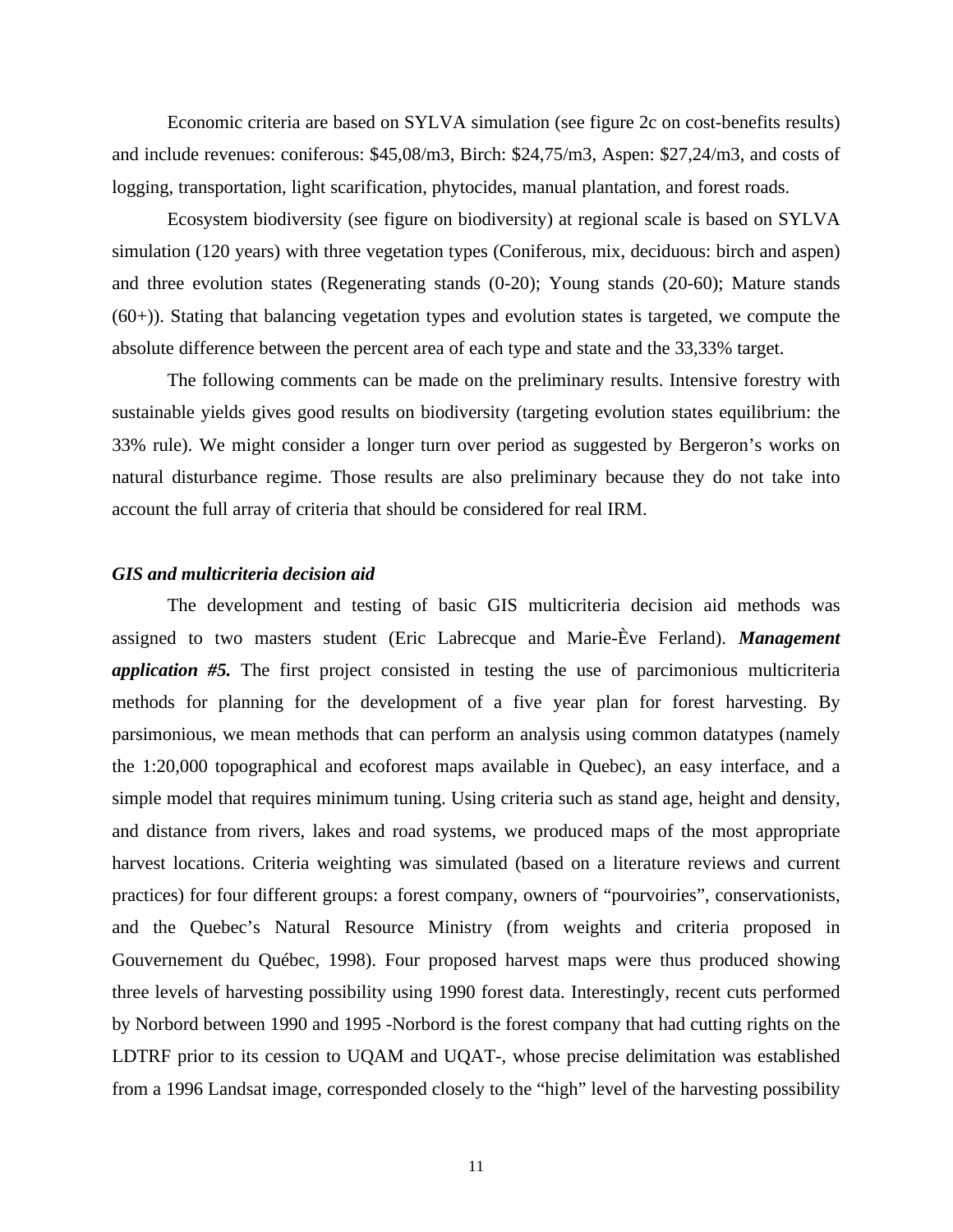of the multcriteria map created using "industry" weights. Results can be found in Labrecque (2000). Mr. Labrecque now works in geomatics at CAE Electronics Ltd in Montreal. Although he has only been marginally financed by NCE-SFM, his work was determined by our NCE project objectives, and he was able to use resources stemming from this project (data and expertise).

*Management application #6.* The second objective was to use a similar GIS multicriteria approach to address the issue of conflicting land usage between forest companies and trappers. Building on the work of Eric Labrecque, Marie-Ève Ferland is evaluating present and potential conflict using different approaches. First, she digitised the trapping lines from information collected from the five trappers that operate entirely or partly in the LDTRF study area. This information will be useful in guiding management operations in the next five years in the management area of the LDTRF. The objective is not necessarily to avoid cutting near or on trapping lines, but rather to minimise damage by informing trappers of upcoming operations so that the traps can be salvaged. The other part of the study consists in identifying high potential alternative areas for trapping of particular species. Potential habitat maps for half a dozen trapped species are being created using a simple GIS multicriteria method (weighted sum of attributes). Data from criteria selection and weighting was obtained from the literature, regional fauna experts, and from the trappers themselves during interviews. Marie-Ève Ferland will submit her thesis in April of 2000. She was recently hired by Geomat International (Montreal) to work in GIS. Although she has only been marginally financed by NCE-SFM, her work was determined by our NCE project objectives, and she was able to use resources stemming from this project (data and expertise).

#### *Advisory committee of the LDTRF*

*Management application #7.* J.P. Leblanc of UQAT and J.P Waaub are currently working on a research project aiming at defining socio-economic criteria for the use in a multicriteria analysis design to assist sustainable management of the LDTRF. This study includes a public consultation and the creation of an advisory committee.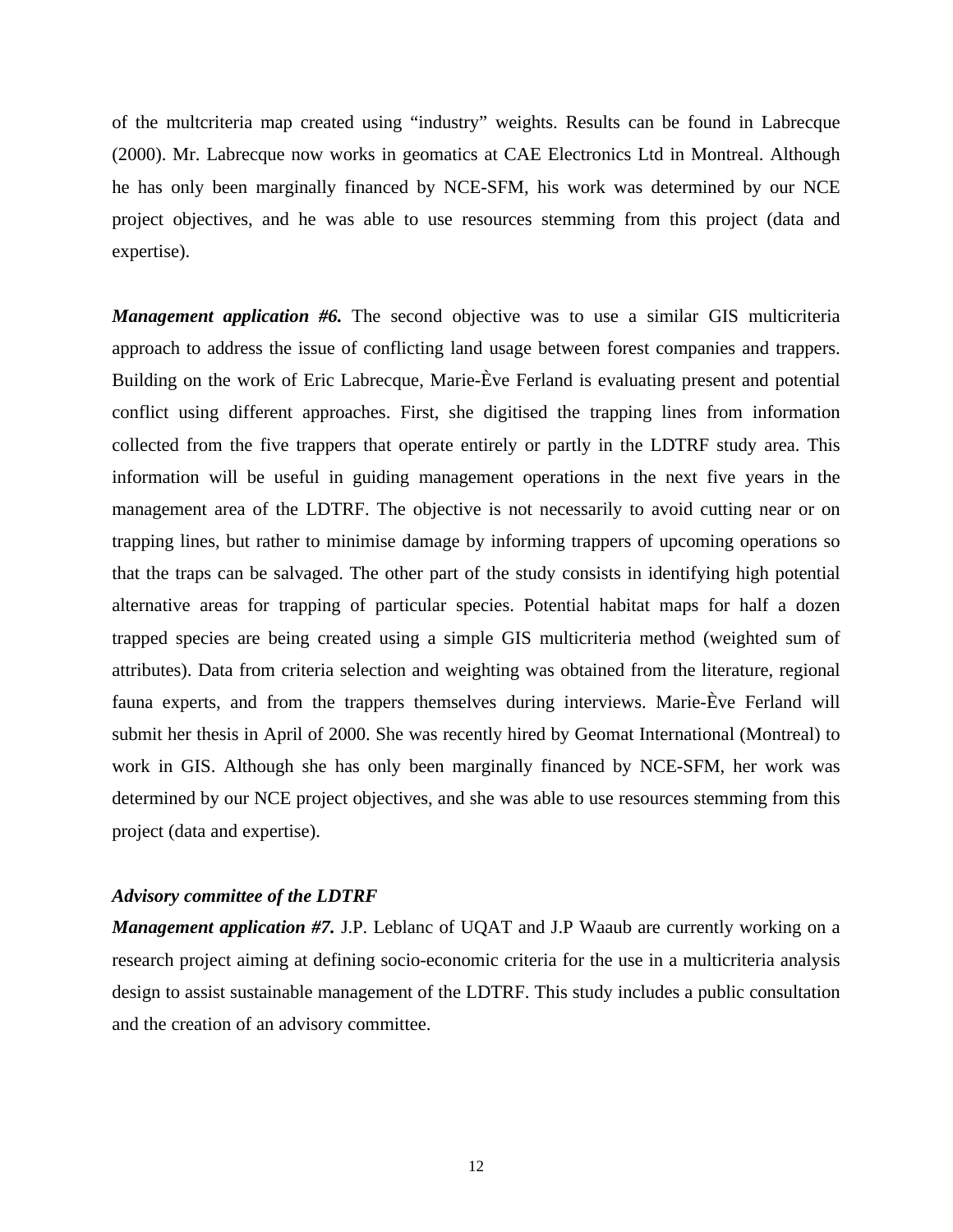### **Remote sensing**

Remote sensing is used since the beginning of the century to conduct forest inventory, and, in a general way, to acquire land information useful for forest management. The launch of orbital remote sensing platforms in the last three decades has however not replaced the use of conventional aerial photography for high precision forest mapping (scale of 1:20,000) due to the unacceptable level of error in species and height/density assessment obtained from SPOT and Landsat platforms, mainly because the rather coarse resolution of the images  $(20 - 30 \text{ m})$  provided by these sensors. The recent announce of the launch of high resolution satellites (one meter, or less, in panchromatic mode, four meters, or less, in multispectral mode) has thus generated new hopes for satellite remote sensing. These new orbital platforms were initially planned for 1997 the first one (IKONOS) was launched in September of 1999. The first usable images with leaved hardwoods will be available in summer of 2000. For this reason, our ongoing research focuses on the simulation of very high resolution satellite images, based on aerial digital image data, in order to test image processing algorithms, in preparation for the utilisation of high resolution satellite images. Our research program also includes automated digital terrain model analysis, to derive ecological information (such as drainage), which will be useful for predictive vegetation mapping and the identification of species composition of forest stands, from 4-meter resolution multispectral imagery.

Recent advances in aerial laser altimetry now make height imaging possible, i.e. the generation of sub-meter resolution digital terrain models (DTMs) of both top of canopy and underlying terrain, with high horizontal and vertical accuracy (Flood and Gutelius, 1997). Basal area, volume and biomass (Nelson *et al*., 1997) as well as accurate mean stand height estimations (Naesset, 1997) have been obtained using in many case only one-dimensional profile data (instead of two-dimensional image data). Laser altimetry data was acquired on June  $28<sup>th</sup>$  1998 for a three square km subset of the LDTRF study area in image mode. The high density of laser hits on the canopy provided a height dataset in which individual points (laser spots corresponding to the places where the beam has hit the canopy) are separated on average by a distance of approximately 1.5 m, thus allowing for the estimation of individual tree heights, and, in many cases, the visualisation of crown shape. These point height estimates where interpolated to create two DTMs, respectively for the top of canopy and the ground. The latter was subtracted from the former to produce a tree-only height DTM made of 50 cm pixels. An ongoing study funded by NSERC aims at automatically extracting tree and stand height from these data. The masters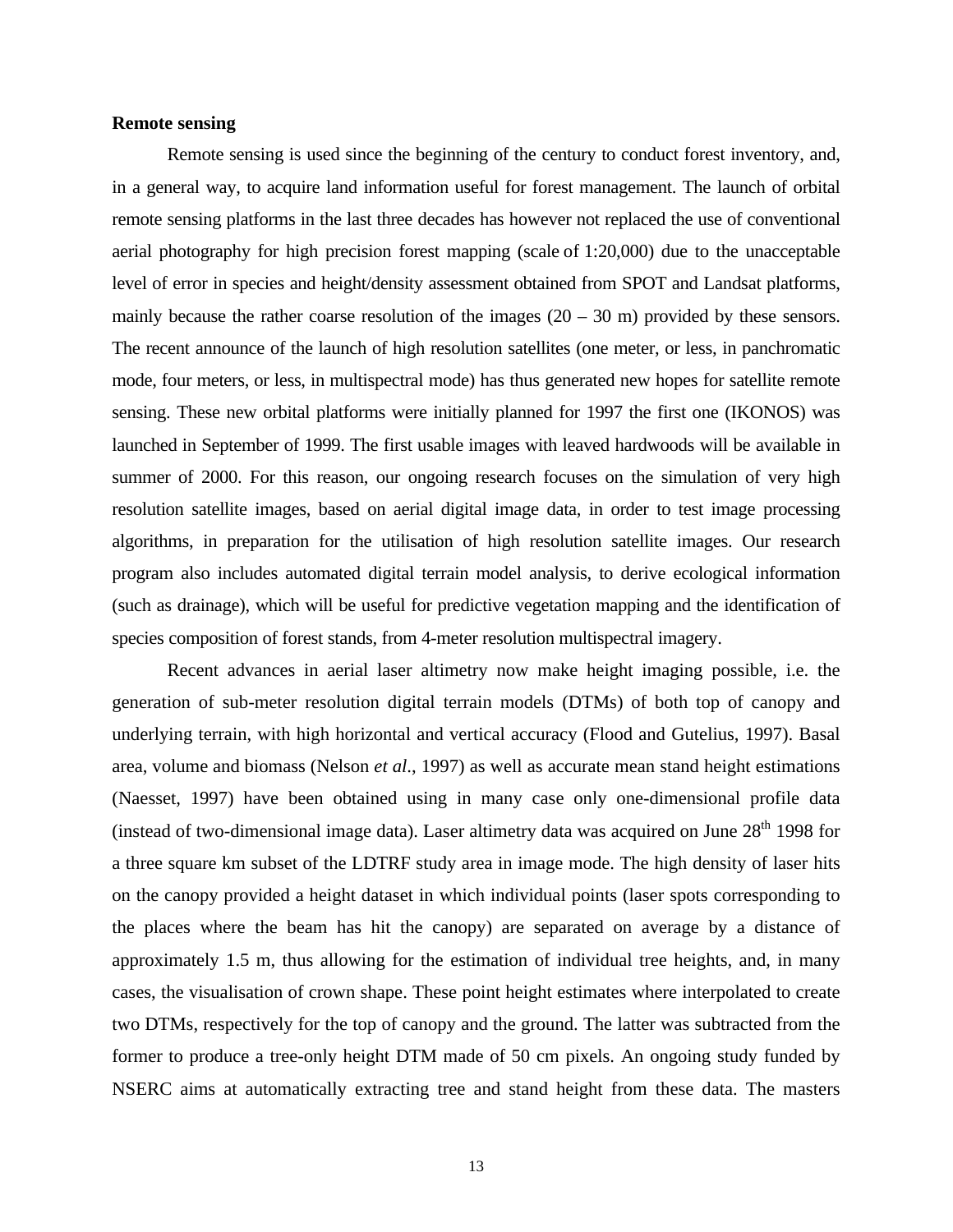project of Martin Couture, one of our NCE financed student, consisted in developing a method to automatically identify tree species composition using a combination of laser and optical imagery. The method consisted in masking all non-tree vegetation by keeping only laser pixels having a height over five meters. The corresponding pixels on the optical 50 cm multispectral imagery were classified using spectral signatures and a standard maximum likelihood classifier. The resulting grid was post-processed by assigning a unique species to individual groups of contiguous pixels representing individual trees of clump of trees. Results show that this method, however data intensive, is far more precise and accurate than conventional Landsat based species identification. The masters thesis of Martin Couture, which is officially submitted, is currently under evaluation. Mr. Couture was recently hired by CAE Electronics Ltd in Montreal as a geomatics expert.

Ecological factors such as topography and drainage determine in an appreciable way the spatial distribution of tree species of the boreal forest. Several studies have shown the positive effect of combining spatial ecological data to remote sensing images classification. However, few approaches could clearly separate the influences of stable ecological characteristics from those of disturbance and the succession history. We developed a method which initially consists in developing models giving the probability of occurrence of seven common species of the boreal forest according to variables derived mainly from a digital elevation model (DEM) produced by interpolating the contour lines of a 1:20,000 map. These logistic regression models were developed according to the data of the forest inventory map and then applied to derivatives from the DEM (slope, slope position, etc.) in order to produce a raster map for each species. The probabilities of occurrence per pixel were introduced in the form of prior probability into a maximum likelihood classification of a Thematic Mapper image. The results of this classification constitute an marked improvement over those resulting from a classification which does not take ecological factors into account. The work described here was carried out by Samuel Alleaume, who finished his masters in June of 1999. Mr. Alleaume is back to his home country, France, where he is currently on a short list of candidates for a GIS/forest job at CIRAD (*Centre International de Recherche en Agronomie pour le Développement*) in Montpelier. He presented his work at the Natural Resource Modelling conference in Halifax in June 1999 A paper (Alleaume and St-Onge, 2000) will be presented in April of 2000 to Remote Sensing of Environment.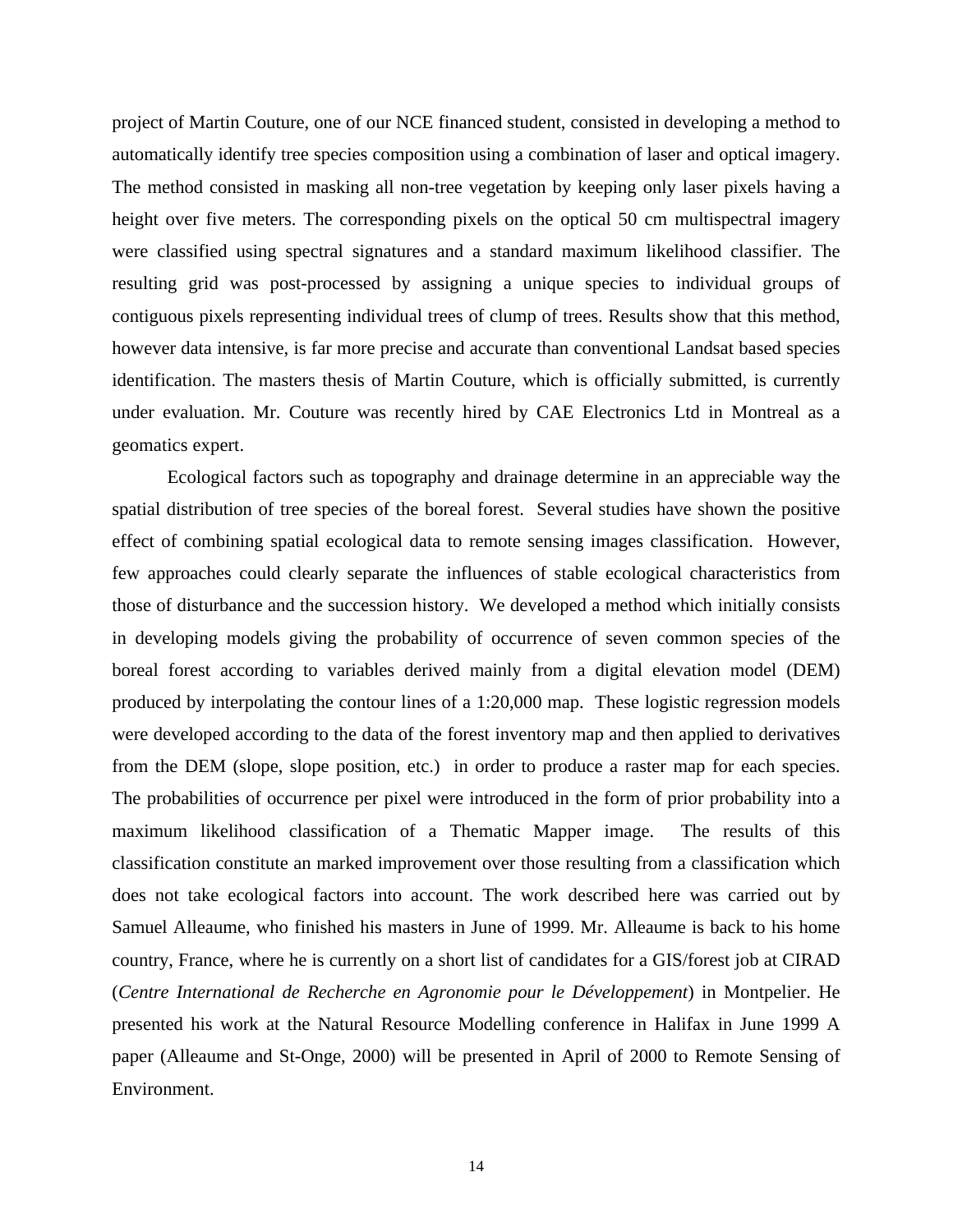#### **Software development**

*Management application #7.* The use of numerous data layers and the recourse to complex processing methods demands that a complex set of tools and data be assembled, and that the utilisation of these be facilitated in order for the planners to efficiently reach decisions. We are currently developing and test a decision support system based on digital geographical data and on a regrouping of different existing software packages under a unique accessible interface. This system will be mainly composed of a geographical information system (GIS) and a multicriteria analysis package. Implementation of the decision system will require analysing spatial data to evaluate the score for each criteria as a function of location (e.g.: wood yield per stand, impact on biodiversity, etc.). At the same time, the different users of the forest will be consulted to establish different management scenarios and to evaluate these using a multicriteria multistakeholders approach. The integrated set of tools under development is intended for use by nonexperts in geomatics and MCDM techniques, such as forest managers, using an approach similar to that of Martin and collaborators, 1997. Two aspects of this decision aid system pertaining to spatial information are critical: 1) the use of up-to-date precise information and 2) the accessibility of this information.

The objective of the GIS-MCA tool is to offer a platform for elaborating and testing forest management scenarios in the same environment used to browse, query and analysing geospatial data. The GIS-MCA should have the following properties:

- $\Box$  impose minimal royalty fees on its potential customer,
- $\Box$  be easy to use, and usable in focus group sessions,
- <sup>q</sup> be interoperable and not limited to one GIS format,
- <sup>q</sup> allow for distributed development between different teams,
- <sup>q</sup> be able to make use of computer programs that already exist.

A custom interface is being developed using Visual Basic and ESRI's MapObjects (figure 3), thus allowing for Rapid Application Development (RAD). All access to data is carried through a handles provided by meta-data. These meta-data contain the usual descriptions but also provide lay-man aliases for data themes ("topography", "forest stand map", etc.), data layers, attribute names, and attribute codes. Therefore, an inexperienced user can browse data easily. Data access and basic processing is done through MapObject (GIS software components) and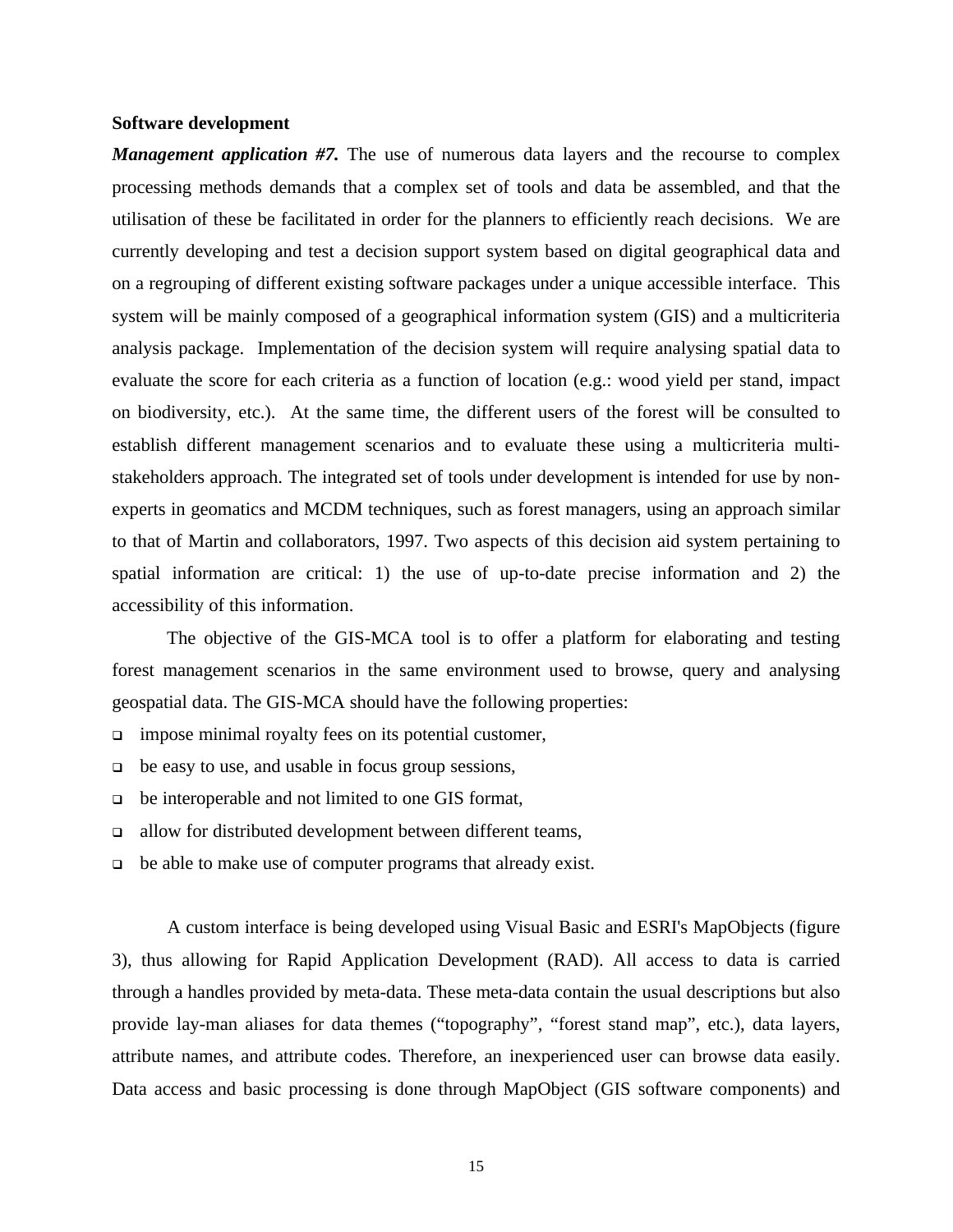OGDI (an emerging Canadian GIS interoperability standard). This combination is helpful in making use of existing software (MapObject) without imposing a certain "brand" (ArcView vs MapInfo, IDRISI vs SPANS, etc.) since an OGDI enabled application can read most common formats and perform on-the-fly projection conversions. The metadata is local because it is developed for a specific user or project. However, the data for that user might be in part very specific, and thus would reside on the client's computer, or more general (topographical maps, Statistics Canada, etc.). Thus an access to distant databases is necessary. All of this is however transparent to the user because data access is carried out though the metadata. Specific algorithms (multicriteria analysis, etc.) are encapsulated in DLLs or OCXs and call by the main Visual Basic program.



**Figure 3** – Screen capture from the software tool showing the metadata tree (lower left) and a map displayed using MapObjects.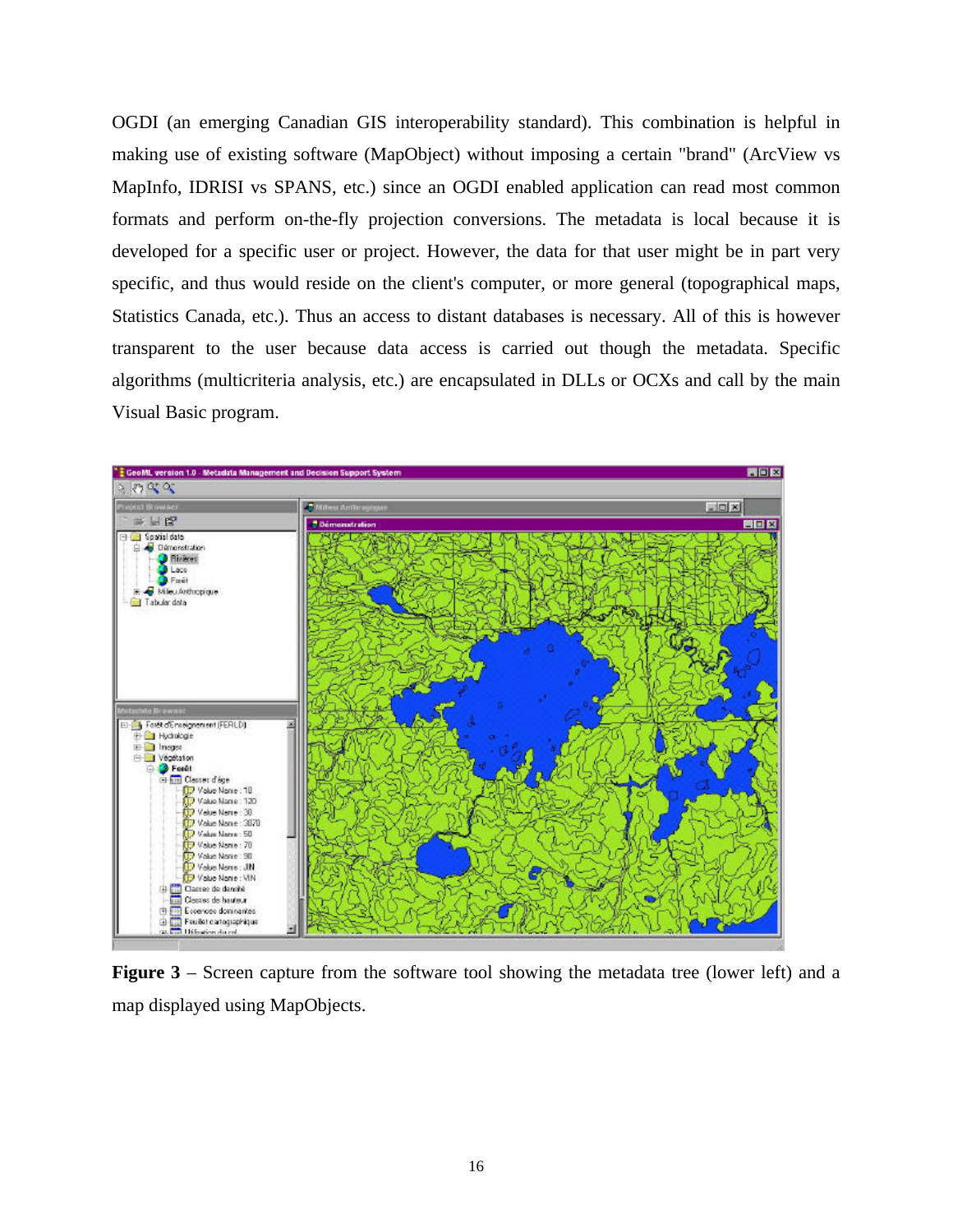#### **Integration project**

*Management application #8.* Our project is also a component of a wider integration project led by C. Messier and L. Bouthillier. This integration project includes NCE-SFM project teams from Quebec and aims at **providing partners with** *biophysical indicators of sustainable forest management* that would be useful in their operations in order to ensure the maintenance of biodiversity and regeneration as well as soil and aquatic resources. These indicators were for both planning and monitoring stages of forest management. In early October (Oct.6-7), we participated in a two-day technology transfer workshop with our Industrial Partners (Cartons St-Laurent, Abitibi Consol., and the Quebec Ministry of Natural Resources) in LaTuque, Québec. In this meeting we gave a brief overview of the work being conducted on multicriteria decision making and the associated software. The work we are currently doing will be specifically integrated with that of M.-J. Fortin by connecting multicriteria analysis to landscape modelling software such as LANDIS. This tools will be used to generate the different biologically sustainable scenarios based on the biophysical indicators that have already been presented and those that will continue to be developed this year. The SFM scenarios that are established in LANDIS will be essentially coarse-scale scenarios (landscape level and long-time horizons). Following spatial evaluation the ecologically sustainable alternatives will be fed to the general multicriteria analysis (taking economical aspects into consideration). This process can occur in a feedback loop in which stakeholders (from the public participation forum) request alternative scenario generation.

# **CONCLUSIONS**

The central objective of this project is to develop an integrated set of tools designed to guide forest manager's decisions in a manner that will improve forest sustainability. We have presented methods and tool that are useful in implementing informational and decisional methods that will help managers consider and evaluate the different uses of the forest (wood harvesting, biodiversity, the local economy of forest communities, etc.) at the early stages of forest management scenario design. Important results are hereby summarised.

The usefulness of the ecological mapping approach has been demonstrated for different aspects of forest management, including for elements that relate to cost factors such as forest road construction. We have showed that geodata can be provided by a variety of means,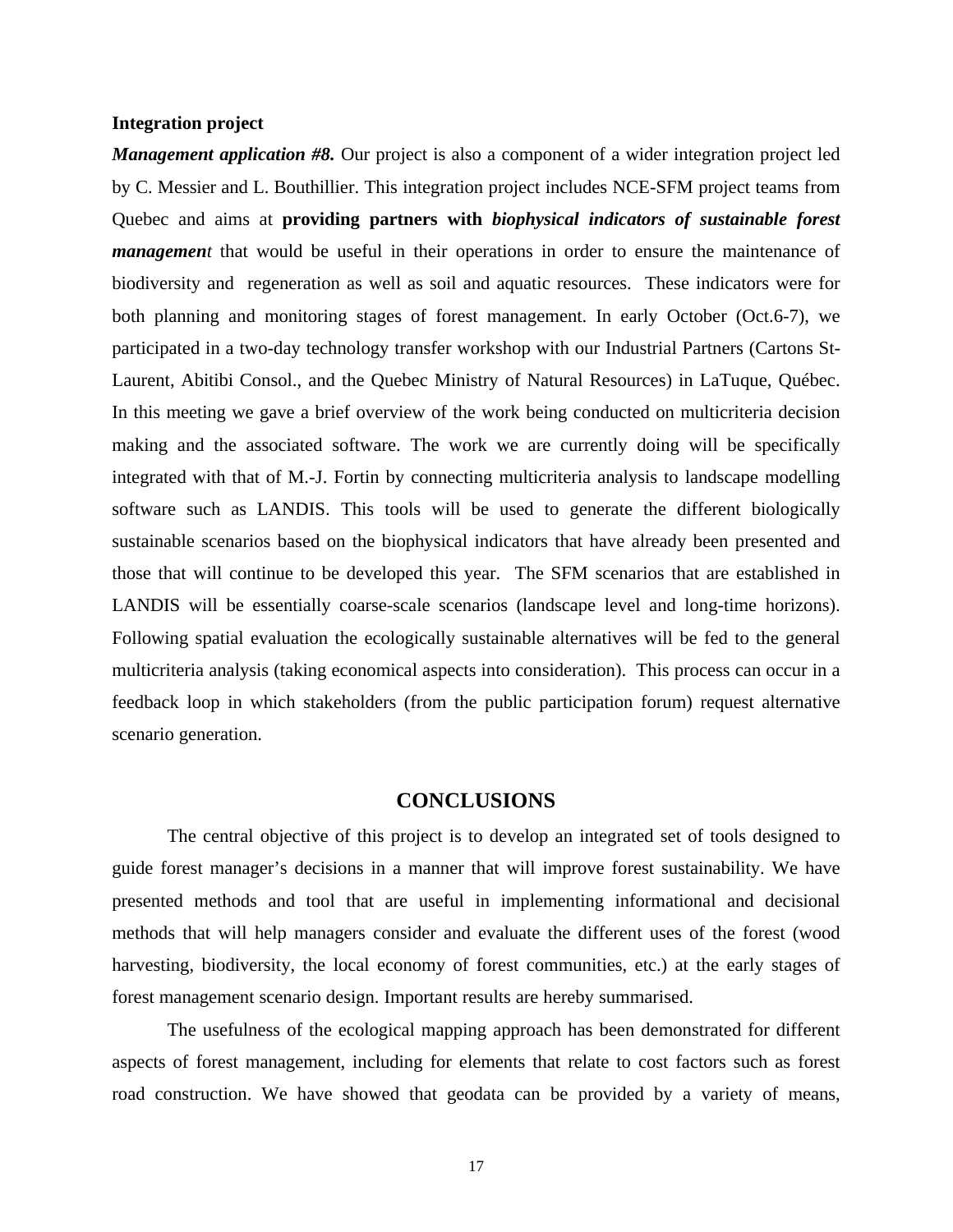including high resolution remote sensing sources. This geodata can be processed in a variety of ways, including ecological modelling (predictive vegetation mapping by logistic regression) and multicriteria analysis. The breadth of multicriteria analysis also allows for the consideration of socio-economic criteria in addition to environmental criteria. Such analyses have been conducted in different context and confirmed their potential. They will soon be tested with real decision groups such as advisory committees.

Some challenges have yet to be tackled. First, the task of integrating GIS, multicriteria decision making software and ecological modelling is complex but very promising. Our future work essentially aims at bringing these components closer together in order to create a more complete decision tool. Second, the implementation of this tool will have to consider uncertainty associated with the data and models in such a way that decisions are taken according to these uncertainty levels. Finally, the implementation of the decision aid tool in the context of real decision making will have to be made so that their user become accustomed to working with such tools, therefore, a technology transfer or education strategy will have to be studied more closely.

# **REFERENCES**

Barker and Cross. 1992. " Documenting...". In *Lore...*sous la dir. de M. Johnson, p. 113-135.

Beauchesne, Gerardin, Ducruc and Bellavance. 1998. *Cadre écologique...Bois-Francs*. Québec.

- Beauchesne, P. 1994. Notice explicative préliminaire du cadre écologique de référence de la réserve faunique des Laurentides. Ministère de l'Environnement and de la Faune du Québec, Direction de la conservation et du patrimoine écologique, Document de travail non publié, Québec, p.43.
- Beauchesne, P. 1995. La carte des stations forestières de la forêt Montmorency. Faculté de foresterie et géomatique, Université Laval et ministère de l'Environnement et de la Faune du Québec, contribution du Service de cartographie écologique, n. 47, p.61 et 2 cartes.
- Brans, Macharis and Mareschal. 1997. *The GDSS Prométhée*…Vrije Universiteit Brussel, STOOTW/277.
- Côté. 1998. *Analyse de carence du réseau*...Rapport non publié, Québec.
- Côté, G. et J.-P. Waaub, 1999, "L'évaluation des impacts des projets routiers: l'utilité de l'aide à la décision multicritère", Accepté aux Cahiers de géographie du Québec. p.27.
- Cresswell and Godelier. 1976. *Outils d'enquête et d'analyse anthropologiques*. Maspéro, Paris.
- Ducruc, J.-P., Li, T., Gerardin, V. 1995. The ecological reference framework : a hierarchical and multi-scale approach to ecosystems and its implications for land use planning policies. Ministère de l'Environnement et de la Faune du Québec, Direction de la conservation et du patrimoine écologique. Paper presented at IALE, Toulouse, France, p.21.